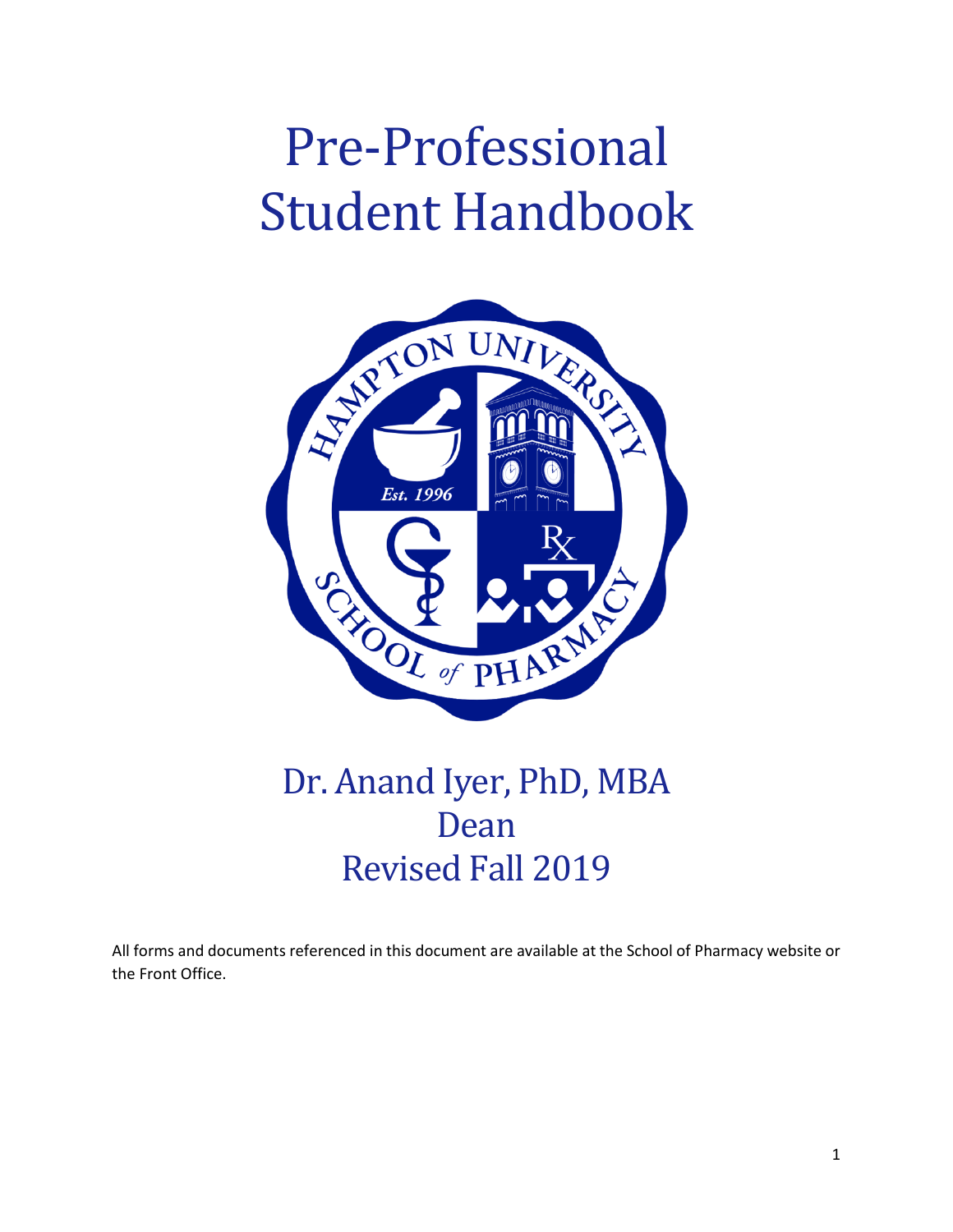

## **Contents**

| <b>Contact Information</b>                                   | 3  |
|--------------------------------------------------------------|----|
| Office of the Dean                                           | 4  |
| <b>Vision Statement</b>                                      | 5  |
| <b>Mission Statement</b>                                     | 5  |
| Accreditation                                                | 5  |
| <b>General Information</b>                                   | 5  |
| Disclaimer                                                   | 5  |
| <b>Right of Privacy</b>                                      | 6  |
| <b>Equal Opportunity</b>                                     | 6  |
| <b>Academic Notices Bulletin Boards and Monitor</b>          | 6  |
| Hampton University Code of Conduct                           | 6  |
| Respect                                                      | 6  |
| Professionalism                                              | 7  |
| Integrity                                                    | 7  |
| Community                                                    | 7  |
| <b>General Matriculation Rules and Guidelines</b>            | 8  |
| Letter Grading                                               | 10 |
| <b>Academic Dishonesty</b>                                   | 10 |
| <b>Student Dress Code</b>                                    | 11 |
| <b>Professional Dress Standards</b>                          | 12 |
| Enforcement of HUSOP Student Professional Dress Standards    | 13 |
| Exceptions to the HUSOP Student Professional Dress Standards | 13 |
| <b>Substance Abuse</b>                                       | 14 |
| Advisement                                                   | 14 |
| <b>Student Information Sheet</b>                             | 14 |
| <b>Counseling Services</b>                                   | 15 |
| <b>Additional Student Expenses</b>                           | 15 |
| Criteria for Financial Aid Eligibility                       | 15 |
| Health Insurance                                             | 16 |
| Appropriate Use of Technology                                | 16 |
| Violations                                                   | 18 |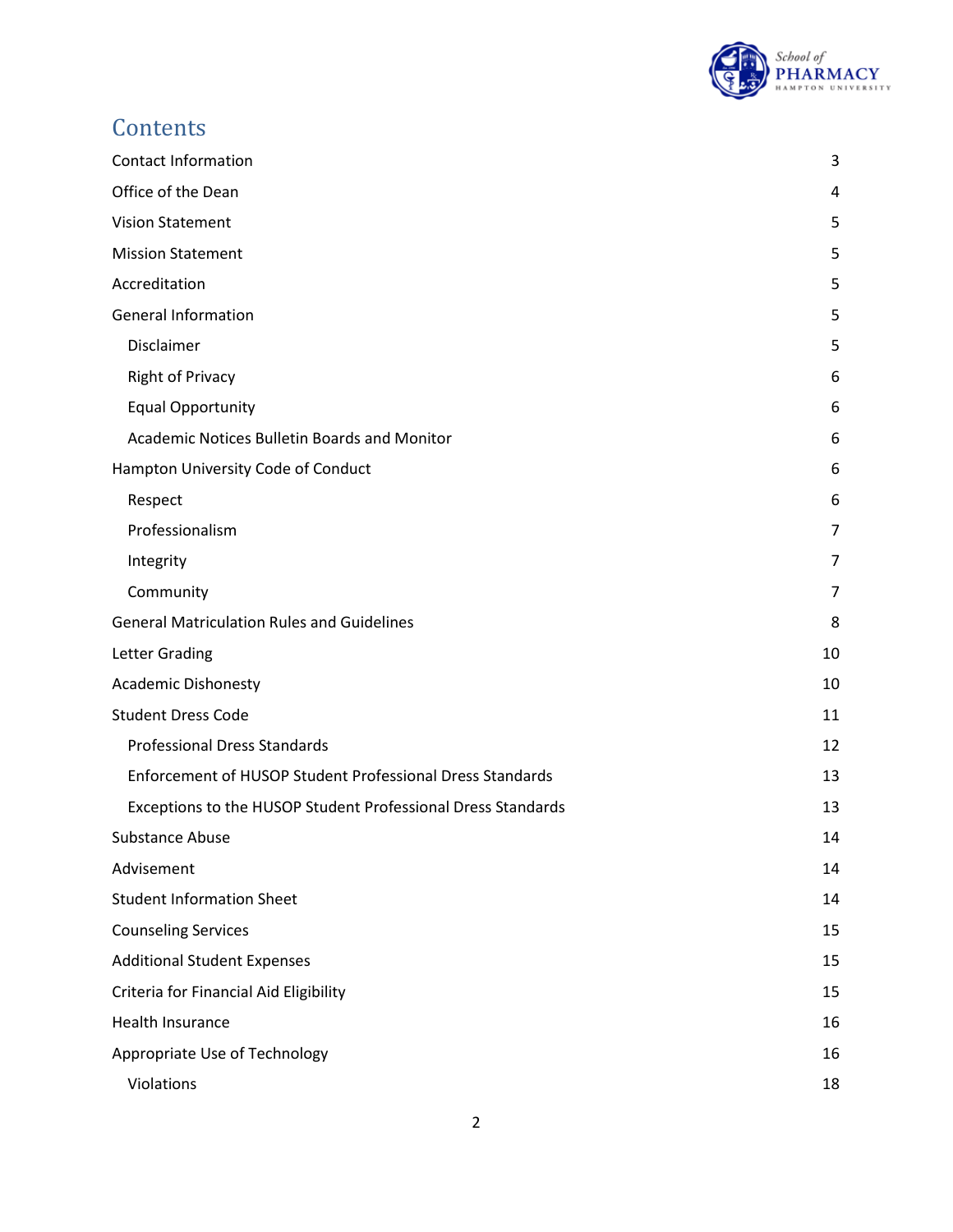

| Policy on Use of Social Media                                        | 18 |
|----------------------------------------------------------------------|----|
| <b>E-mail Accounts</b>                                               | 19 |
| E-mail Etiquette                                                     | 19 |
| Telecommunications                                                   | 19 |
| Taking Courses at Another College or University                      | 20 |
| Children or Dependents in Classroom or Learning Environments         | 20 |
| <b>Student Organizations</b>                                         | 20 |
| Pre-Pharmacy Club                                                    | 20 |
| Academy of Students of Pharmacy (ASP)                                | 20 |
| <b>Student National Pharmaceutical Association (SNPhA)</b>           | 21 |
| Student Chapter of the American Society of Health-Systems Pharmacist | 21 |
| Student Chapter of the National Community Pharmacists Association    | 21 |
| Pre-Professional Curriculum                                          | 22 |
| Advance Track Pre-Professional Curriculum                            | 23 |

## <span id="page-2-0"></span>Contact Information

Office of the Dean: (757) 727-5753 Office of Student Affairs: (757) 727-5071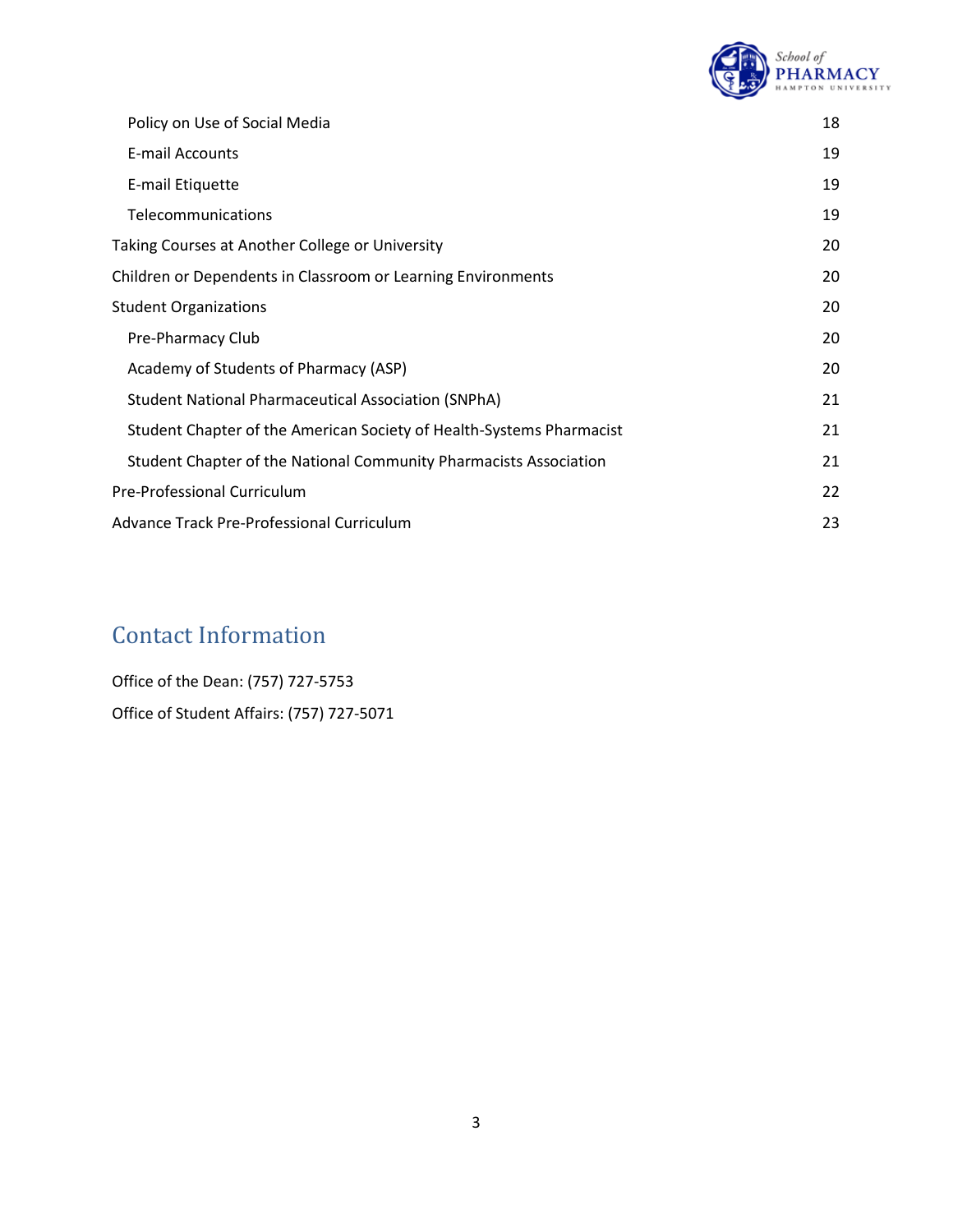

### <span id="page-3-0"></span>Office of the Dean

Dear Pre-Pharmacy Student:

Welcome to Hampton University School of Pharmacy! You are embarking on an exciting journey that will lead to significant professional and personal growth and fulfillment. You have selected a profession that is dedicated to the service of others and necessitates strong intellectual capability and high moral and ethical standards. I am pleased that you have selected Hampton University to be your navigator along this adventurous career path that will have a lasting impact on both you as an individual as well as the people that you will serve. You have chosen a versatile profession, which in the hands of a creative, selfmotivated, and directed individual such as yourself, can be a springboard to numerous career pathways into the future.

This Pre-Professional Student Handbook is designed to help you successfully navigate your journey through both the Pre-Professional program and prepare you for pharmacy school. It provides important guidelines on all pertinent academic aspects related to School personnel, procedures, and timelines, and provides descriptions on the curriculum, grading policies, absences, dress code, student resources, and related documentation. The Pre-Professional Student Handbook will be periodically updated as necessary when programmatic improvements are made, and such changes will be communicated to you through appropriate channels.

The School of Pharmacy is devoted to helping you develop the attributes of an educated pharmacy professional that is socially responsible and committed to the process of lifelong learning. With this mission in mind, the School implemented a new professional program starting in Fall 2019. As part of the new curriculum, select courses currently in the professional curriculum will become pre-requisites. You will be informed of the specific changes and their impact on your matriculation throughout the course of the coming year.

It is our expectation and your duty to embrace professionalism, exhibit strong character, and commit to giving your best at all times. Hampton University School of Pharmacy is here to help and guide you at every step of the way.

I leave you with the words of the great Welsh poet Dylan Thomas who wrote "Do not go gentle into that good night…Rage, Rage against the dying of the light". Shine on!

mathritium

Anand Iyer, PhD, MBA Dean and Professor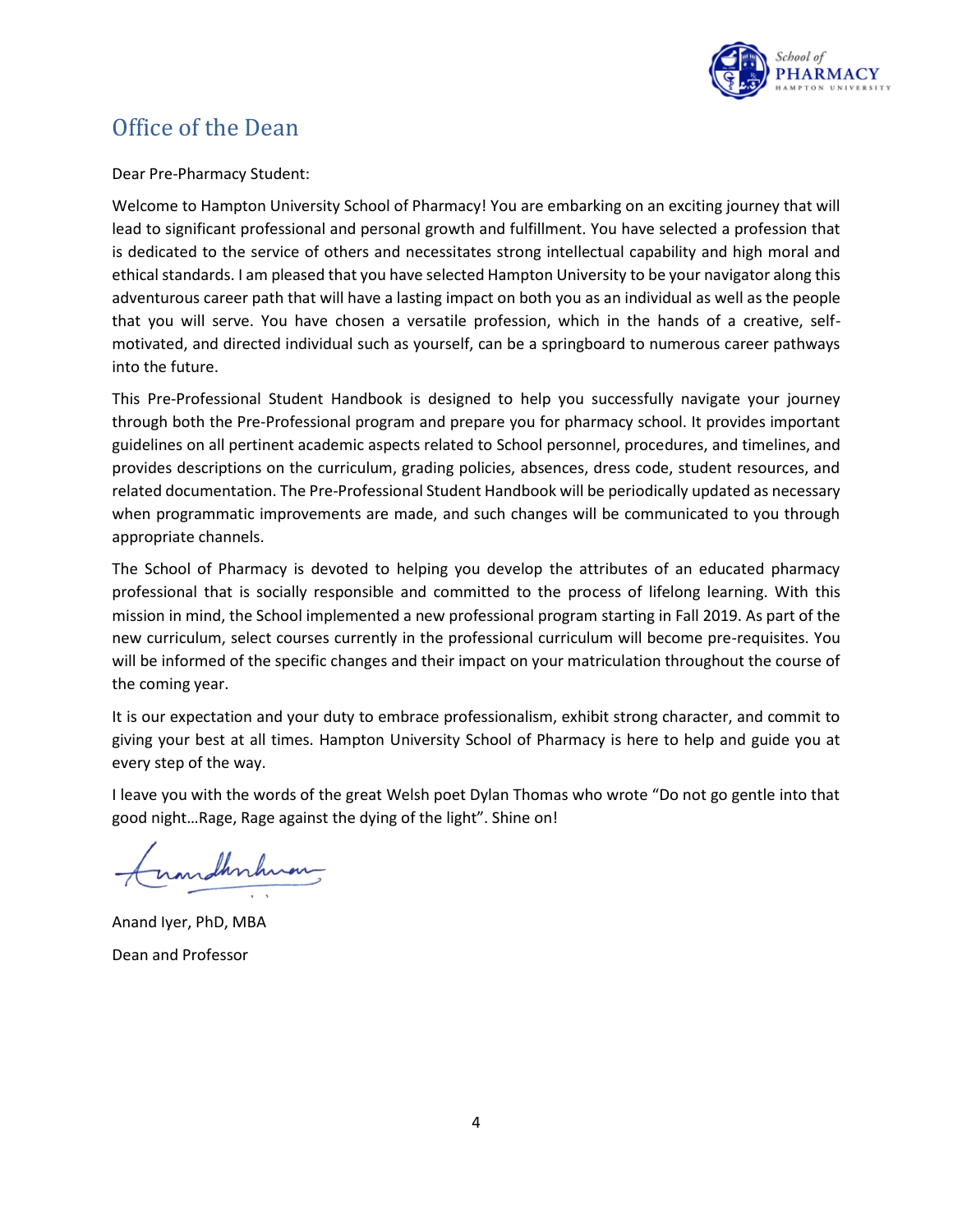

## <span id="page-4-0"></span>Vision Statement

The School of Pharmacy envisions an academic program that produces medically astute professional pharmacists that have been sensitized to the importance of diversity of cultures and the need for lifelong learning, and who use technology to their advantage and to that of their patients. The School of Pharmacy is configured to produce professionals who embrace the value of interpreting and delivering information about drug efficacy in order to produce the maximum therapeutic benefit.

## <span id="page-4-1"></span>Mission Statement

The mission of the School of Pharmacy is to provide contemporary pharmaceutical education that produces highly skilled pharmacists who deliver quality pharmaceutical care to the people of Virginia and the nation. The program is designed to build a strong foundation in pharmaceutical sciences and clinical practice for the provision of high-quality pharmaceutical care, and emphasizes curricular integration, lifelong learning, appropriate use of technology, and a vigorous research program. The School promotes and encourages the scholarly and professional development of students, faculty, and staff in a multicultural environment.

The School of Pharmacy subscribes and adheres to the goals of the University Mission to promote learning, character building, and preparation for leadership and service roles, through careful selection of students, activities, and attitudes that develop professionalism, and delivery of a rigorous curriculum. Through professional organizations and other linkages, students in the School of Pharmacy participate in activities that provide service to the local community and the state. Although the curriculum primarily serves only the students admitted to the School of Pharmacy, students and faculty are committed to sharing their knowledge and informational resources with the greater University population and beyond.

## <span id="page-4-2"></span>Accreditation

The School of Pharmacy is accredited by the Accreditation Council for Pharmacy Education (ACPE), the body that accredits Schools and Colleges of Pharmacy in the United States.

## <span id="page-4-3"></span>General Information

#### <span id="page-4-4"></span>Disclaimer

The policies, procedures, and statements set forth in this handbook are for information purposes only and should not be construed as the basis of a contract between a student and the Hampton University School of Pharmacy.

While the provisions of this handbook will ordinarily be applied as stated, the School reserves the right to change any provision listed, including but not limited to academic requirements for graduation. Every effort will be made to keep students advised of any such changes. However, it is the responsibility of each student to keep himself/herself apprised of current graduation requirements by regular consultation with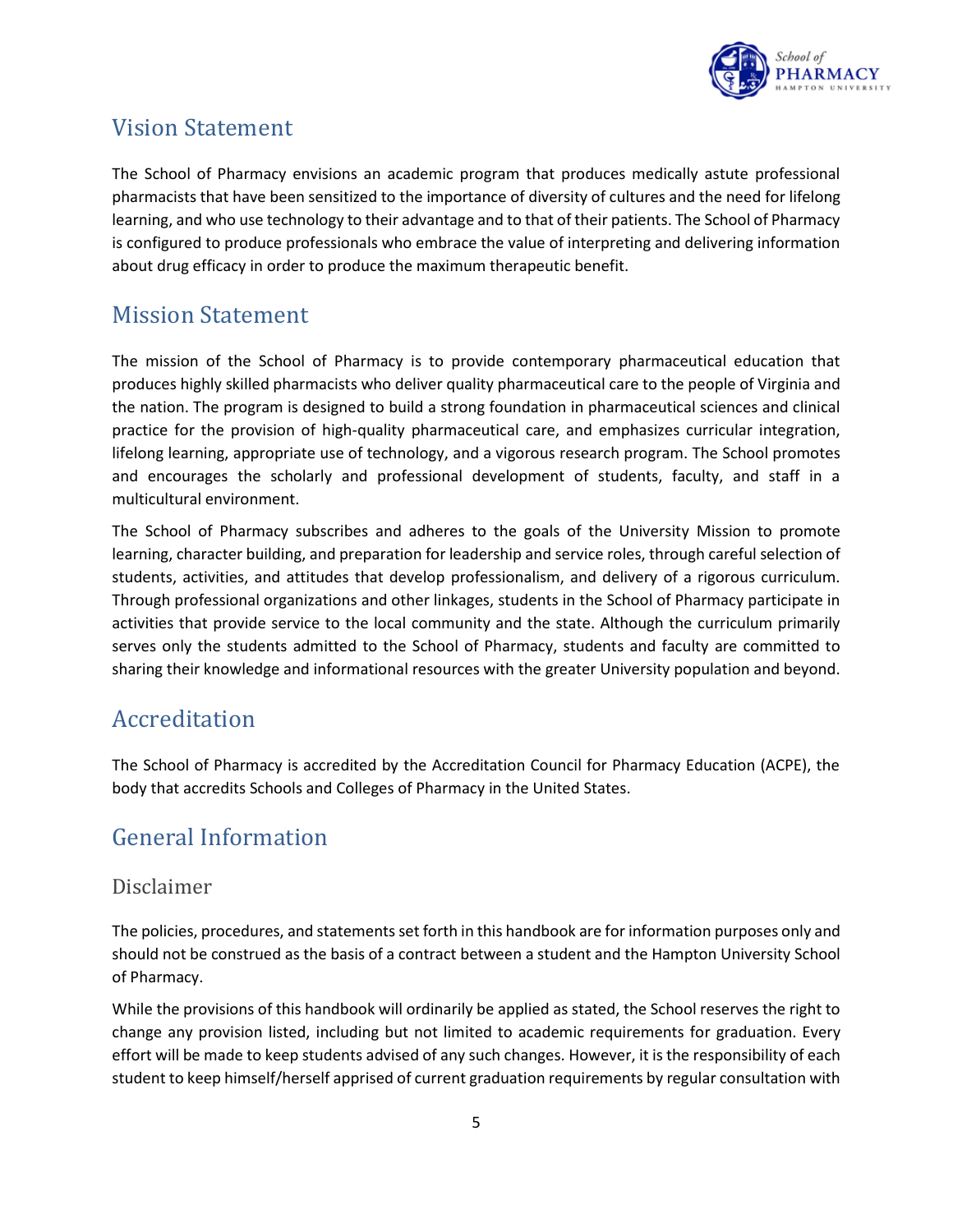

their advisor. Also, note that you're still subject to all procedures and policies detailed under the Hampton University Catalog unless stated otherwise.

#### <span id="page-5-0"></span>Right of Privacy

Hampton University assures the confidentiality of student educational records in accordance with the Family Educational Rights and Privacy Act (FERPA) of 1974, also known as the Buckley Amendment.

Students have the right to review their educational records for information purposes and to determine accuracy. Parents of dependent students, as defined by the Internal Revenue Service, have the same rights upon presentation of proof of the student's dependent status and a signed *Release of a Student's Academic Record to Parents* form.

#### <span id="page-5-1"></span>Equal Opportunity

Hampton University adheres to the principle of equal education and employment opportunity without regard to race, sex, color, creed, physical handicap, sexual orientation, or national origin. This policy extends to all programs and activities supported by the University.

#### <span id="page-5-2"></span>Academic Notices Bulletin Boards and Monitor

Students are responsible for the regular monitoring of the **Academic Notices Bulletin Boards**. There are four boards located in the School of Pharmacy: two on the first floor – one in the main office, and one on the first floor beside the teleconference room; one on the second floor across from the Student Affairs Office; and one in the main lobby of the Annex building. In addition, the TV monitors in the hallway provide School of Pharmacy information.

## <span id="page-5-3"></span>Hampton University Code of Conduct

Joining the Hampton Family is an honor and requires each individual to uphold the policies, regulations, and guidelines established for students, faculty, administration, professional and other employees, and the laws of the Commonwealth of Virginia. Members of the Hampton Family embrace the core values of Exceptional Character: Respect, Professionalism, Integrity, and Community. No member shall lie, cheat, or steal, and each member is required to adhere to and conform to the instructions and guidance of the leadership of their respective area. Therefore, in maintaining The Standard of Excellence, the following are expected of each member of the Hampton Family:

#### <span id="page-5-4"></span>Respect

1. To respect himself or herself.

Each member of the Hampton Family will exhibit a high degree of maturity and self-respect and foster an appreciation for other cultures, one's own cultural background, as well as the cultural heritage from which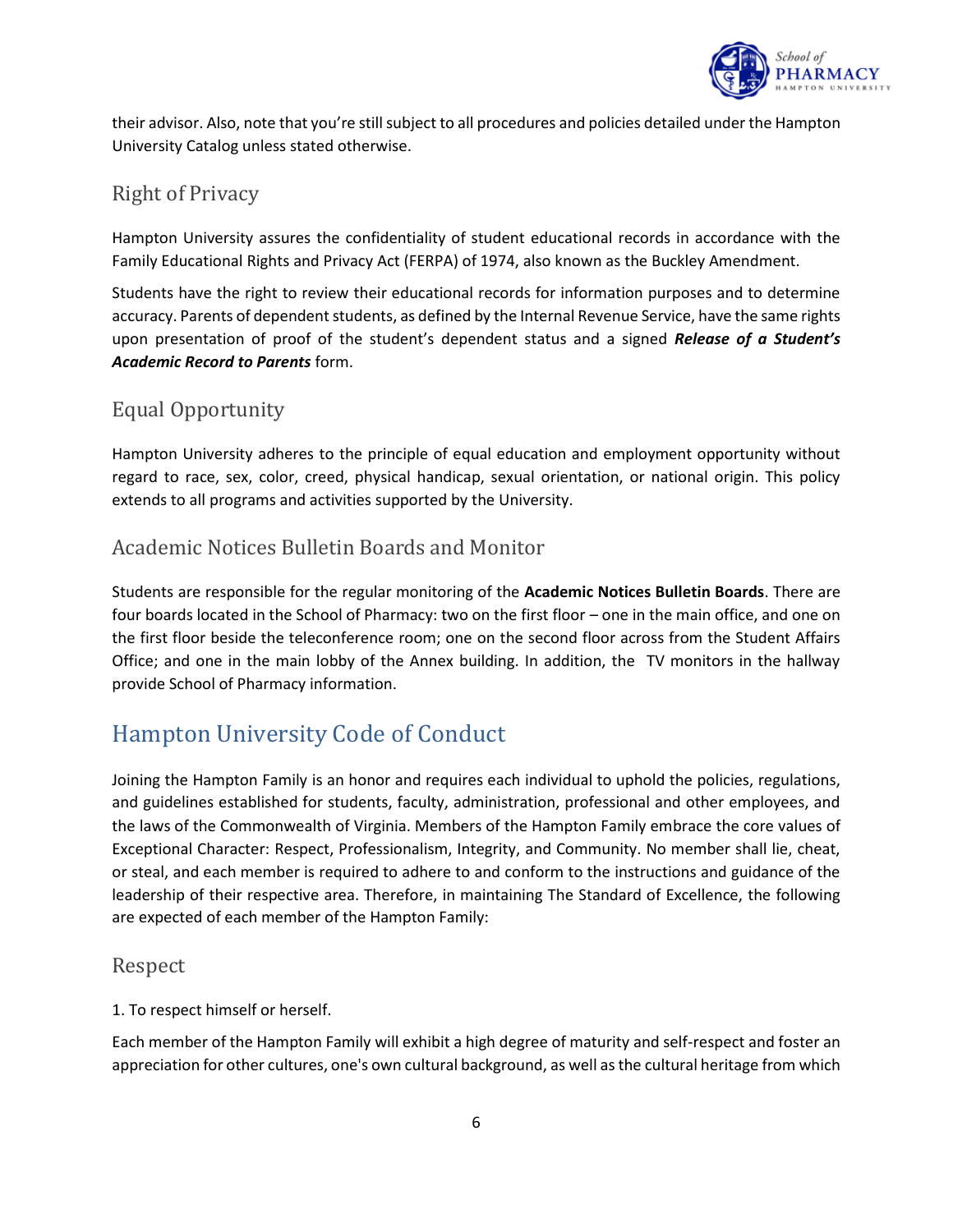

Hampton University was born. It is only through these appreciations that the future of our university can be sustained indefinitely.

2. To respect the dignity, feelings, worth, and values of others.

Each member of the Hampton Family will respect one another and visitors as if they were guests in one's home. Students, faculty, and staff should engage in behaviors that are uplifting and encouraging. Moreover, to accost, bully, cajole, or proselytize students, faculty or staff, parents or others, use vile, obscene or abusive language or exhibit lewd behavior, is in direct violation of the Hampton University Code, on or off-campus.

#### <span id="page-6-0"></span>Professionalism

3. To foster a personal, professional work ethic within the Hampton University Family.

Every member of the Hampton Family must strive for efficiency and job perfection. Each individual must exhibit a commitment to serve, and tasks must be executed in a humane and civil manner.

4. To foster an open, fair, and caring environment.

The University will maintain an open and caring environment. It is understood that intellectual stimulation is nurtured through the sharing of ideas. In cases where issues arise, each member of the Hampton Family is assured equal and fair treatment.

#### <span id="page-6-1"></span>Integrity

5. To respect the rights and property of others.

Each member of the Hampton Family will only engage in activities that are legal and ethical, both on and off-campus. No member shall lie, cheat, or steal. Other transgressions include, but are not limited to, harassment of any form, possession of weapons such as knives and firearms, involvement in possession, use, distribution and sale of illegal drugs, theft, vandalism or hazing. Violators will be subject to all applicable provisions listed in the Faculty Handbook, Personnel Policies Manual for Administrative/Professional and Nonexempt Employees, the Official Student Handbook, the Hampton University Code, and statutes of the Commonwealth of Virginia.

6. To practice personal, professional, and academic integrity

Personal, professional, and academic integrity is paramount to the survival and potential of the Hampton Family. Therefore, individuals found in violation of Hampton University's policies against lying, cheating, plagiarism, or stealing are subject to disciplinary action that could possibly include dismissal from the University.

#### <span id="page-6-2"></span>Community

7. To promote inclusion, while striving to learn from differences in people, ideas, and opinions.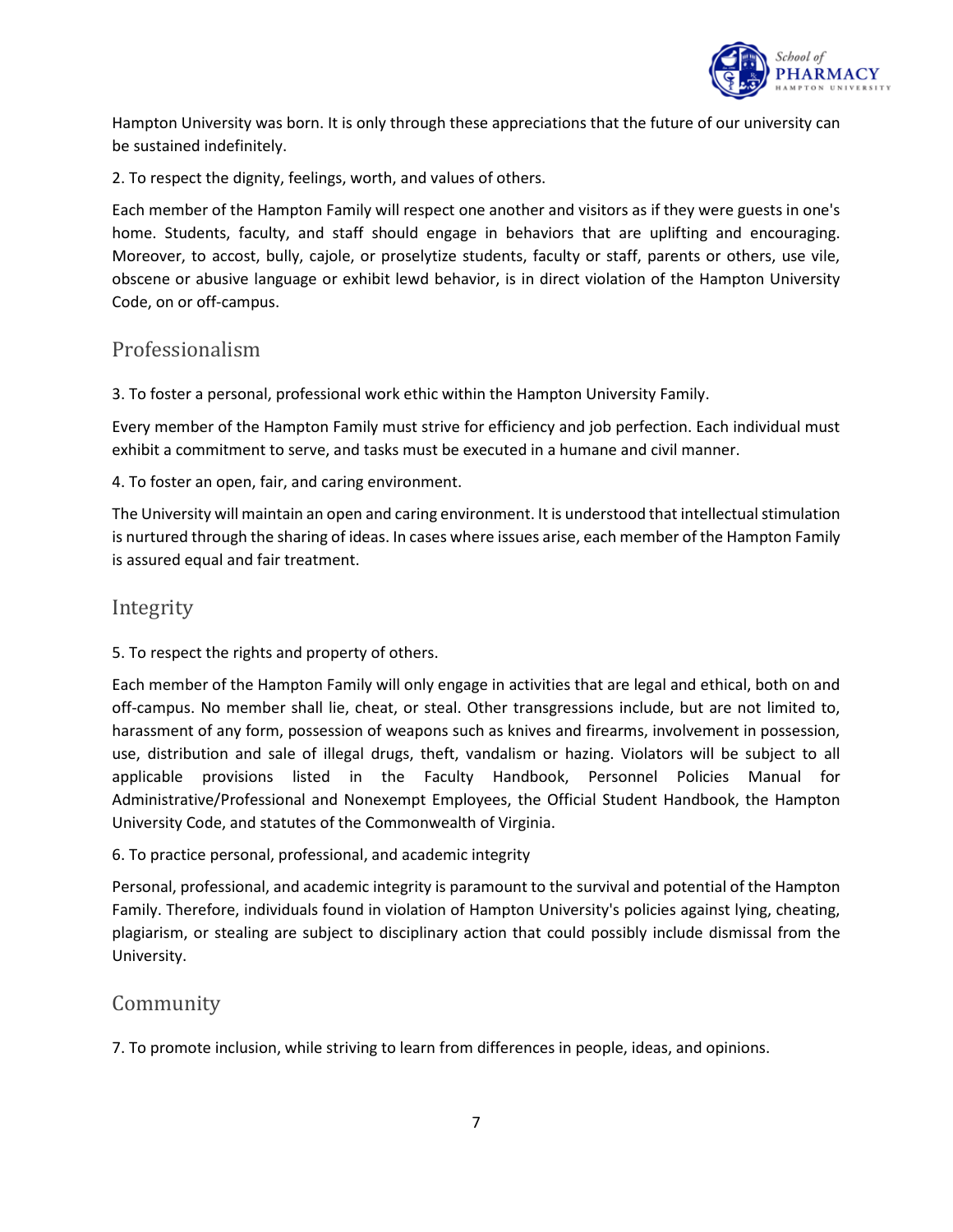

Each member of the Hampton Family will support equal rights and opportunities for all regardless of age, sex, race, sexual orientation, religion, disability, ethnic heritage, socioeconomic status, political, social, or other affiliation or disaffiliation.

8. To promote the ethical use of technology and social media

As a Hampton Family, we embrace the digital age. Each member of the Hampton Family is expected to use technology in a responsible and respectful manner. Individuals should utilize their best judgment before posting content and should specifically refrain from cyberbullying or using social media to cheat. Uses of technology or social media posts that violate any of the aforementioned tenets of this Code will subject one to disciplinary action.

9. To be fully responsible for upholding the Hampton University Code.

Each member of the Hampton Family will embrace all tenets of the Code of Conduct, Policies, and the Honor Pledge and is encouraged to report all violators to the appropriate administrator or the Council for Institutional Culture and Values.

## <span id="page-7-0"></span>General Matriculation Rules and Guidelines

- 1. Students are required to keep abreast of school/class activities by checking e-mail, bulletin boards and postal mail.
- 2. Students are required to follow the dress code when in the School of Pharmacy as an integral part of their training and professionalism.
- 3. The student's academic performance will be reviewed at the end of each academic year by the University and a determination will be made as to whether they will continue as a student in the University.
- 4. A student placed on probation by the University is automatically considered on probation by the School of Pharmacy.
- 5. A student dismissed from the University is dismissed from the School of Pharmacy. Should the student gain readmission into the University they are not guaranteed readmission into the School of Pharmacy. The student's academic performance will be reviewed and a determination will be made as to whether the student will be readmitted into the School of Pharmacy.
- 6. Each student is assigned to a faculty member for advisement on academic matters and professional activities. The advisor will serve as the student's first line of communication in addressing registration and other academic or professional problems.
- 7. All HU pre-professional students must undergo in-person, standardized interviews in order to progress from the pre-professional to the first professional year. The interviews will be conducted by faculty, preceptors, alumni, students, or staff of the School of Pharmacy. HU pre-professional students are guaranteed an interview provided all prescribed requirements have been met.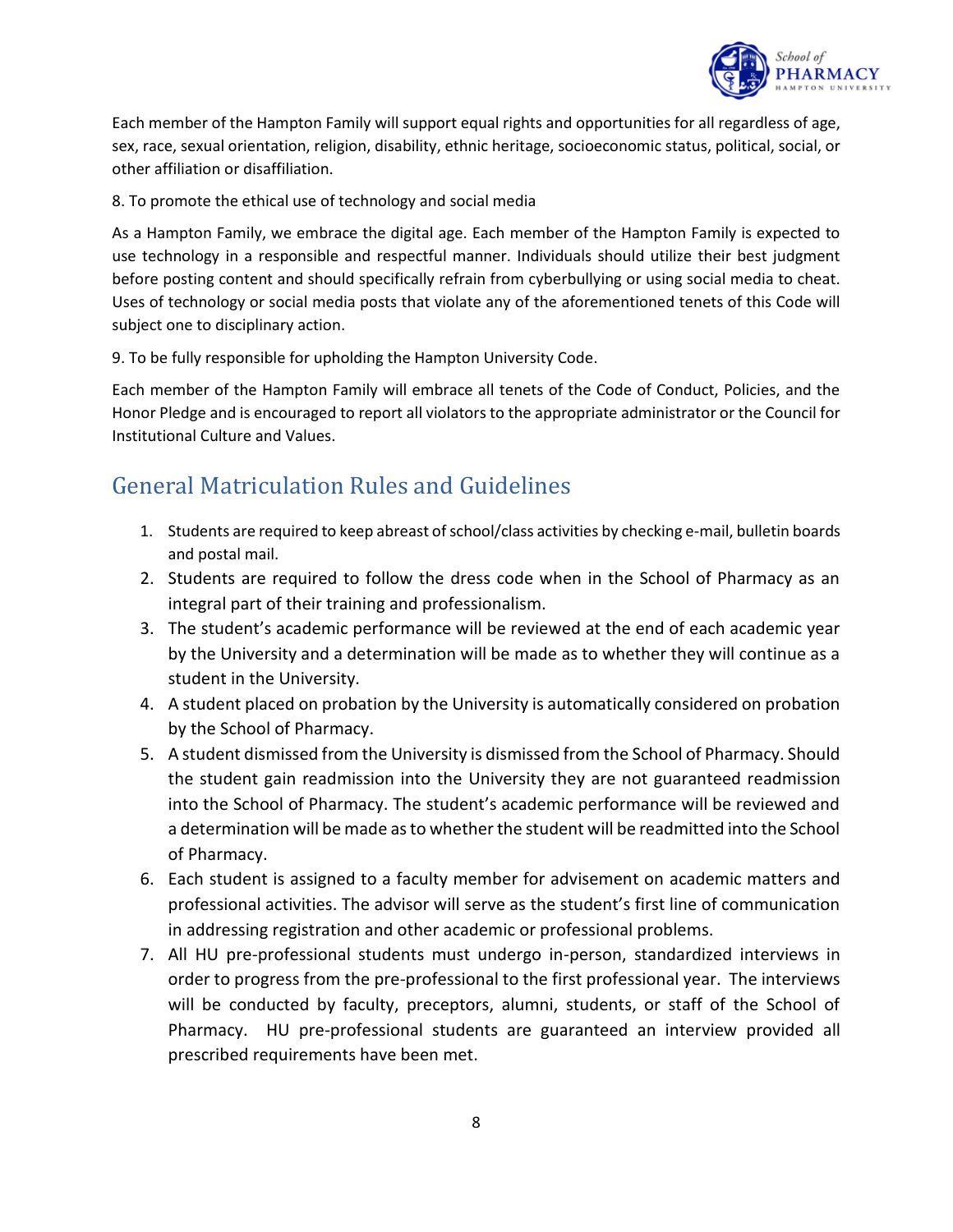

- 8. All HU pre-professional students are required to have a minimum GPA of 2.75 to be considered for an interview for entry into the professional program**.** The minimum GPA requirement of 2.75 must be met by the end of the fall semester of the sophomore year.
- 9. If a pre-professional student is accepted in the professional program, he or she must maintain a cumulative GPA of 2.75 or higher prior to the start of the fall P1 semester.
- 10. All HU pre-professional students will be required to take the Pharmacy College Admission Test (PCAT) by November of their sophomore year. The PCAT result will be used as an evaluation tool at the interview and not as a measurement tool in order to secure an interview. Students who fail to take the PCAT by November of their sophomore year and/or whose PCAT scores are not received in the School of Pharmacy on or before February 1 will not be eligible to interview for the P1 fall semester for that upcoming school term.
- 11. A minimum preferred PCAT percentile score of 50 is required of pre-professional students to be considered competitive for candidacy in the professional program.
- 12. A minimum grade of **"C"** is required in all pre-professional coursework. See Appendix for the Pre-professional Curriculum to ensure all requirements are met.
- 13. In-person, standardized interviews are now required due to the new accreditation standards and guidelines implemented by ACPE. Admissions interviews must evaluate desirable qualities (such as: emotional maturity, empathy, ethical behavior, motivation, industriousness, and intellectual curiosity).
- 14. If a student interviews and is denied a seat in the professional program, they may interview again the following year provided the required GPA of 2.75 is maintained.
- 15. If a student separates from the University without notifying the School of Pharmacy, they may forfeit the opportunity to be readmitted as a pre-pharmacy major.
- 16. The faculty of the School of Pharmacy reserves the right to revise the curriculum at any time to assure that students acquire the most current and relevant training possible. If curricular changes become necessary, every effort will be made to apprise students of the change and how it impacts their course of study. However, assurance of well-prepared graduates will prevail as the dominant concern.
- 17. The School of Pharmacy reserves the right to amend its requirements for entry into the Professional program in order to meet the standards set by the accrediting body. The School expects to provide students information on such changes with sufficient lead time so that the student has an opportunity to prepare for such changes.
- 18. The School of Pharmacy will graduate only those students it deems ready to accept morally, ethically, and professionally the practice of pharmacy, and consequently reserves the right to withhold the recommendation for graduation of any student who does not conform to those standards of readiness.
- 19. A student may be dismissed from the program, after due process, by reason of conduct unbecoming of a professional student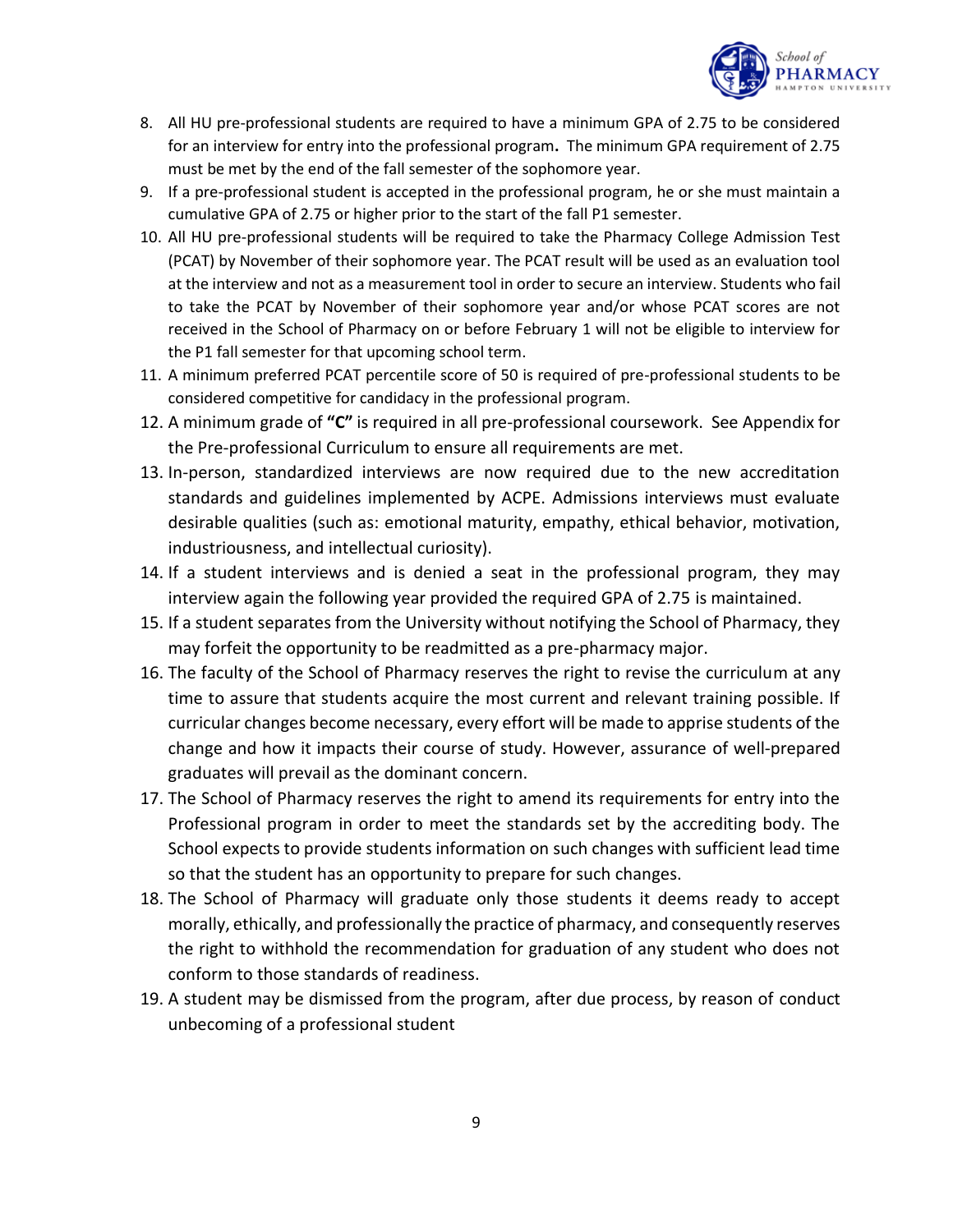

## <span id="page-9-0"></span>Letter Grading

The standard grading scale of "A+, A, A-, B+, B, B-, C+, C, C-, D+, D, D-, F" is used in awarding grades so that the student's true academic performance is reflected in the grade received.

A letter grade of "C" grade or better is required for passing all pharmacy courses.

It should be understood that failing a course (C- or below) may affect the academic progression of the student (due to the structure of the curriculum and the associated prerequisite requirements). In addition, academic sanctions may be imposed per the School's *Academic Progression Policies*.

Letter grades are determined as follows:

**A+** (98-100); **A** (94-97); **A-** (90-93); **B+** (88-89); **B** (84-87); **B-** (80-83); **C+** (78-79); **C** (74-77); **C-** (70-73); **D+**  (68-69); **D** (64-67); **D-** (60-63) and **F** (Below 60).

An **Incomplete (I) grade** indicates that a student has not completed all coursework required for a grade; students are allowed up to one academic year to complete the work. An Incomplete will not count as hours passed until a final grade is determined. The student does not need to be enrolled to remove an "I" grade, which converts to "F" if work not completed within a year.

A **"Z"** grade is awarded when no grade is submitted for a particular course, or the grade column is left blank before final grades are due. The "Z" will remain on the transcript until a change to the grade is made. The student should contact the course instructor if the "Z" was entered inappropriately, and a change needs to be made to that grade.

Please note: Students with an "I" or a "Z" on any courses that are required for matriculation may not be allowed to graduate from the program. This may delay the graduation of the student.

## <span id="page-9-1"></span>Academic Dishonesty

An act of academic dishonesty, even a first offense, places the student in jeopardy of severe forms of disciplinary action, including dismissal. A student is in jeopardy of severe forms of disciplinary action, including dismissal, if he or she is guilty of committing one of the following violations:

- **1. Cheating:** A student is considered to be cheating if, in the opinion of the person administering an examination/test (written or oral), he or she gives, seeks, or receives aid during the process of the examination/test; buys, sells, steals, or otherwise possesses or transmits an examination/test without authorization; or, he or she substitutes for another or permits substitution for himself or herself during an examination/test.
	- **a.** A student must not use external assistance on any "in class" or "take-home" examination unless the instructor specifically has authorized such assistance. This prohibition includes but is not limited to, the use of tutors, books, or notes.
	- **b.** A student must not submit substantial portions of the same academic work for credit or honors more than once without permission of the present instructor.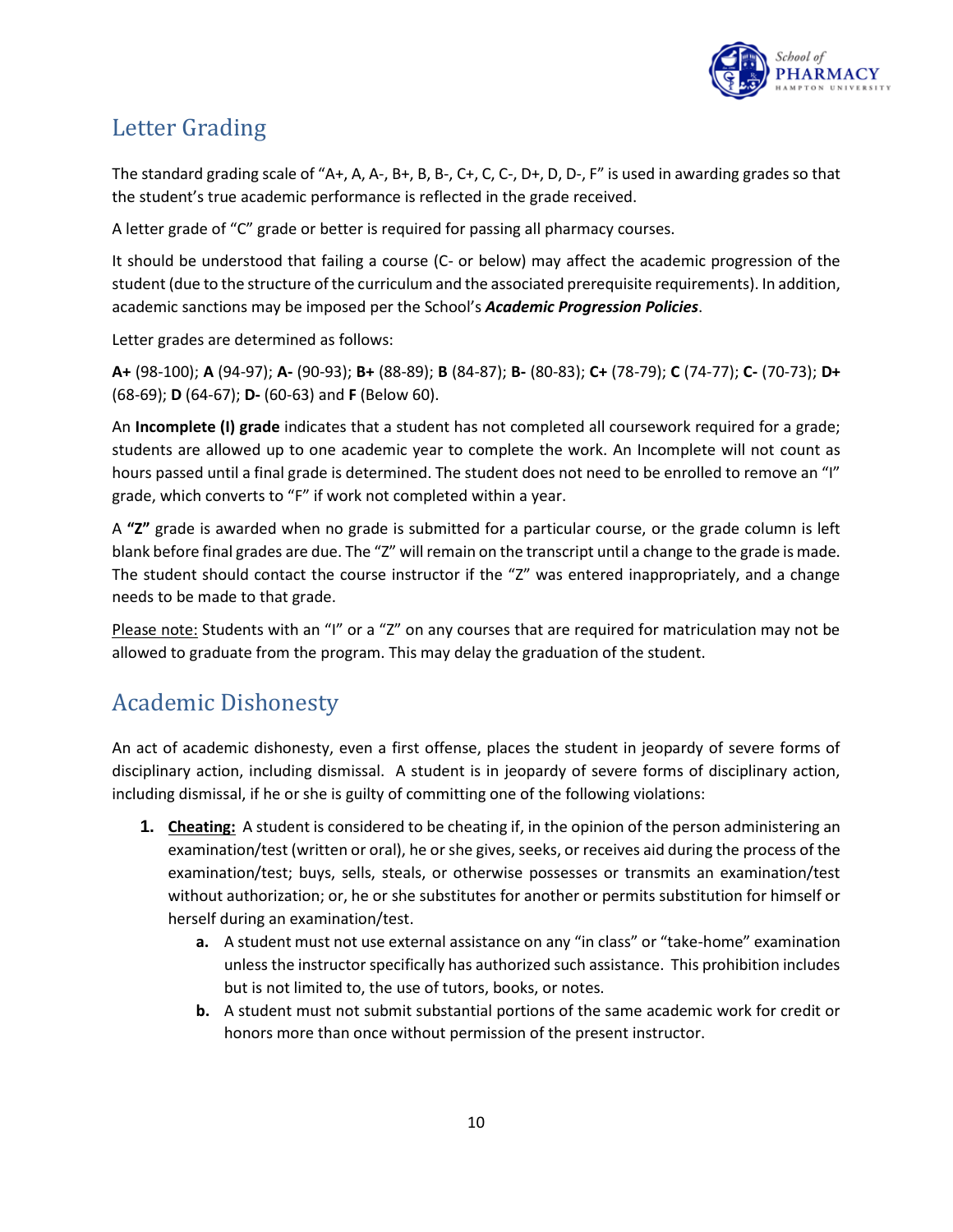

- **c.** A student must not allow others to conduct research or prepare any work for him or her without advance authorization from the instructor. This prohibition includes but is not limited to, commercial term-paper companies and files of past papers.
- **d.** Several people must not collaborate on a single project and turn in multiple copies; all represented implicitly or explicitly as individual work.
- **2. Fabrication:** A student must not intentionally falsify or invent any information or citation in an academic exercise.
- **3. Plagiarism:** The American College Dictionary defines plagiarism as "copying or imitating the language, ideas, and thoughts of another person and passing of the same as one's original work." A student must not intentionally adopt or reproduce ideas, words, or statements of another person without acknowledgment. He or she must give due credit to the originality of others and honestly pay his or her literary debts and acknowledge indebtedness:
	- **a.** Whenever he or she quotes another person's actual words.
	- **b.** Whenever he or she uses another person's ideas, opinion, or theory.
	- **c.** Whenever he or she borrows facts, statistics, or other illustrative material—unless the information is common knowledge.
- **4. Interference:** A student must not steal, change, destroy, or impede another student's work. Impeding another student's work includes, but is not limited to, the theft, defacement, or mutilation of common resources so as to deprive others of the information they contain.
- **5. Facilitating Academic Dishonesty:** A student must not intentionally help or attempt to help another commit an act of academic dishonesty.

Any breach of academic honesty will not be tolerated. Once the academic breach has been identified, the student will receive a grade of "F" for the activity/assignment, and one or more of the following may occur:

- 1. A formal letter of reprimand will be placed in the student's academic folder.
- 2. The student will be dismissed from the course.
- 3. The student will be forwarded to the Professional Conduct Committee and/or the appropriate person for academic decision.

Refer to the Hampton University and School of Pharmacy Student Handbook for additional information.

## <span id="page-10-0"></span>Student Dress Code

A student that does not conform to the dress code may be asked to leave the classroom. In such cases, the student will also be marked absent, which will be counted attendance limits per the attendance policy.

The Standards of Professional Attire apply to female and male students enrolled within Hampton University School of Pharmacy. Pharmacy is a profession that has a mission to assure the safe and effective utilization of medications in patients. For this reason, the HUSOP dress code is intended to contribute to the overall professional development of the pharmacy student. Students are required to dress professionally every day. The purpose of the dress code is to make the student aware that there is a standard of professional dress that should be adhered to in order to have an effective transition into the professional world.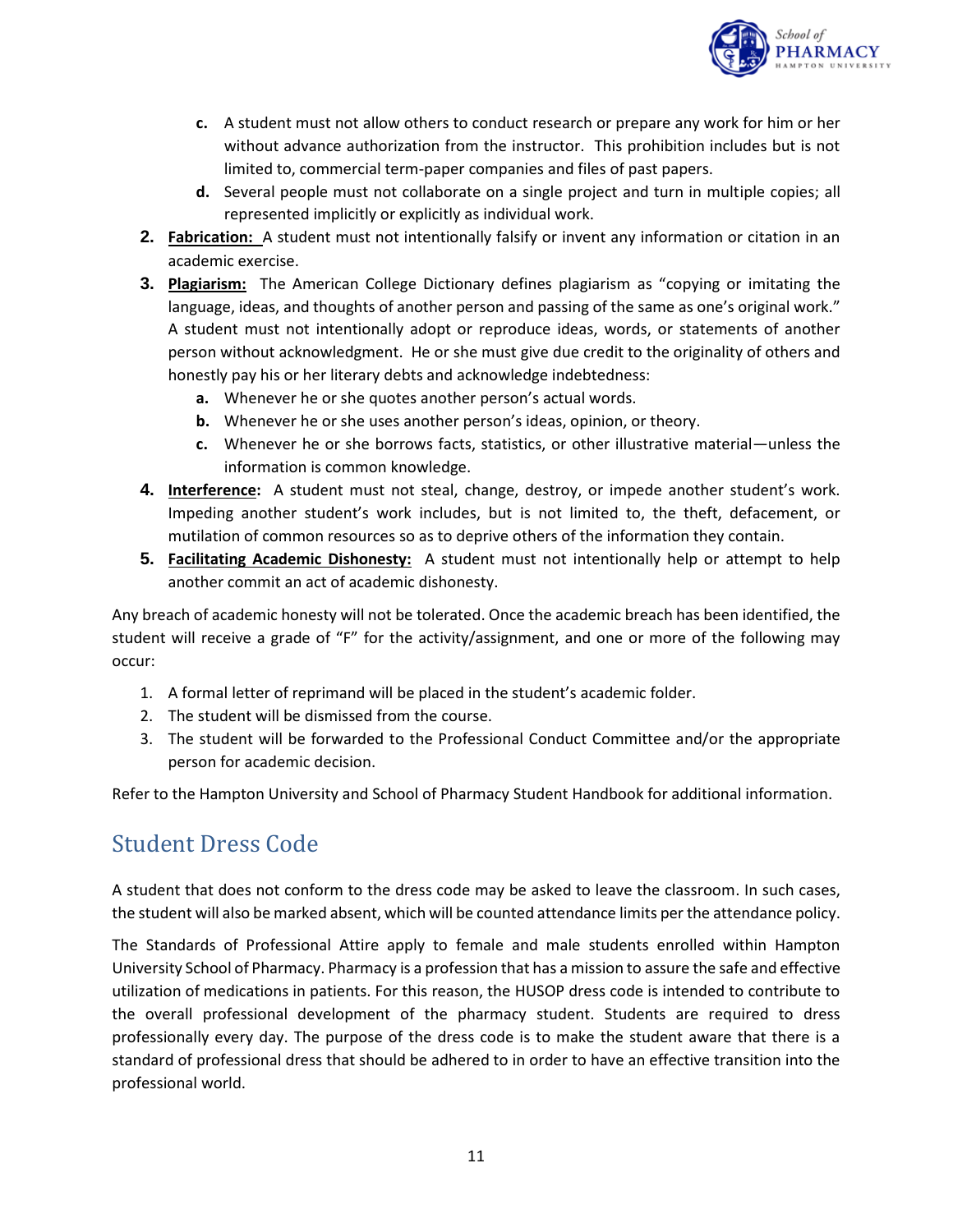

Professional dress attire should be followed for all didactic and experiential students (P1 through P4) students, during lectures, presentations on campus, Student Forum Seminars, P4 Rotation Meetings or specific days designated by faculty and/or administrative staff.

PROVISIONS OF THE HUSOP DRESS CODE APPLY TO BOTH **FEMALE AND MALE** STUDENTS ENROLLED IN HAMPTON UNIVERSITY'S SCHOOL OF PHARMACY

The following items of clothing which are NOT permitted to wear include:

- 1. Hats, caps or headscarves should not be worn indoors (Please note this does not apply to headgear considered as a part of religious or cultural dress)
- 2. Flip flops / tennis shoes
- 3. Party or event styled T-shirts and/or sweatshirts with inappropriate or vulgar lettering or messages
- 4. Denim and/or jean clothing of any color (including frayed, torn, dirt-washed, etc.)
- 5. Pajamas or pajama slippers worn as formal dress clothing
- 6. Shirts worn outside of the pants or un-tucked
- 7. Pants worn below the waist
- 8. Undershirts worn as outerwear
- 9. Mini-skirts, shorts, pants/bottoms shorter than mid-calf
- 10. Skirts shorter than two (2) inches above the knee when sitting
- 11. Sweatpants, spandex, jeggings, or exercise attire
- 12. Tank tops and/or athletic T-shirts
- 13. Spaghetti straps, halter tops, tube tops, low cut tops, or tops exposing the midriff
- 14. Tight clothing is prohibited

#### <span id="page-11-0"></span>Professional Dress Standards

Clothing and shows are encouraged to be professional, clean and appropriately styled. In addition, the following specific recommendations must be followed:

| <b>FEMALE STUDENT</b>                                                                                                               | <b>MALE STUDENT</b>                                                                                                                         |
|-------------------------------------------------------------------------------------------------------------------------------------|---------------------------------------------------------------------------------------------------------------------------------------------|
| $\blacktriangleright$ Tattoos must be covered at all times.                                                                         | $\blacktriangleright$ Tattoos must be covered at all times.                                                                                 |
| $\blacktriangleright$ Jewelry should be conservative. Large or<br>dangling jewelry (i.e. bracelets or earrings) is<br>unacceptable. | ◆ Jewelry in pierced noses, lips, tongues or<br>other exposed body areas, other than ears is<br>not permitted unless for religious/cultural |
| V Jewelry in pierced noses, lips, tongues or                                                                                        | reasons.                                                                                                                                    |
| other exposed body areas, other than ears is<br>not permitted unless for religious/cultural                                         | ◆ Nails should be well groomed, manicured<br>and of short to medium length.                                                                 |
| reasons.                                                                                                                            | ◆ Beards should be well groomed or closely                                                                                                  |
| $\blacktriangleright$ Shirts, blouses<br>should<br>tops<br>or<br>cover<br>shoulders.                                                | trimmed. Sideburns and mustaches should<br>be well groomed.                                                                                 |
| ◆ Nails should be well groomed, manicured<br>and of short to medium length.                                                         | Hair should be neat, clean, trimmed, and a<br>color found in nature and not extreme in<br>style.                                            |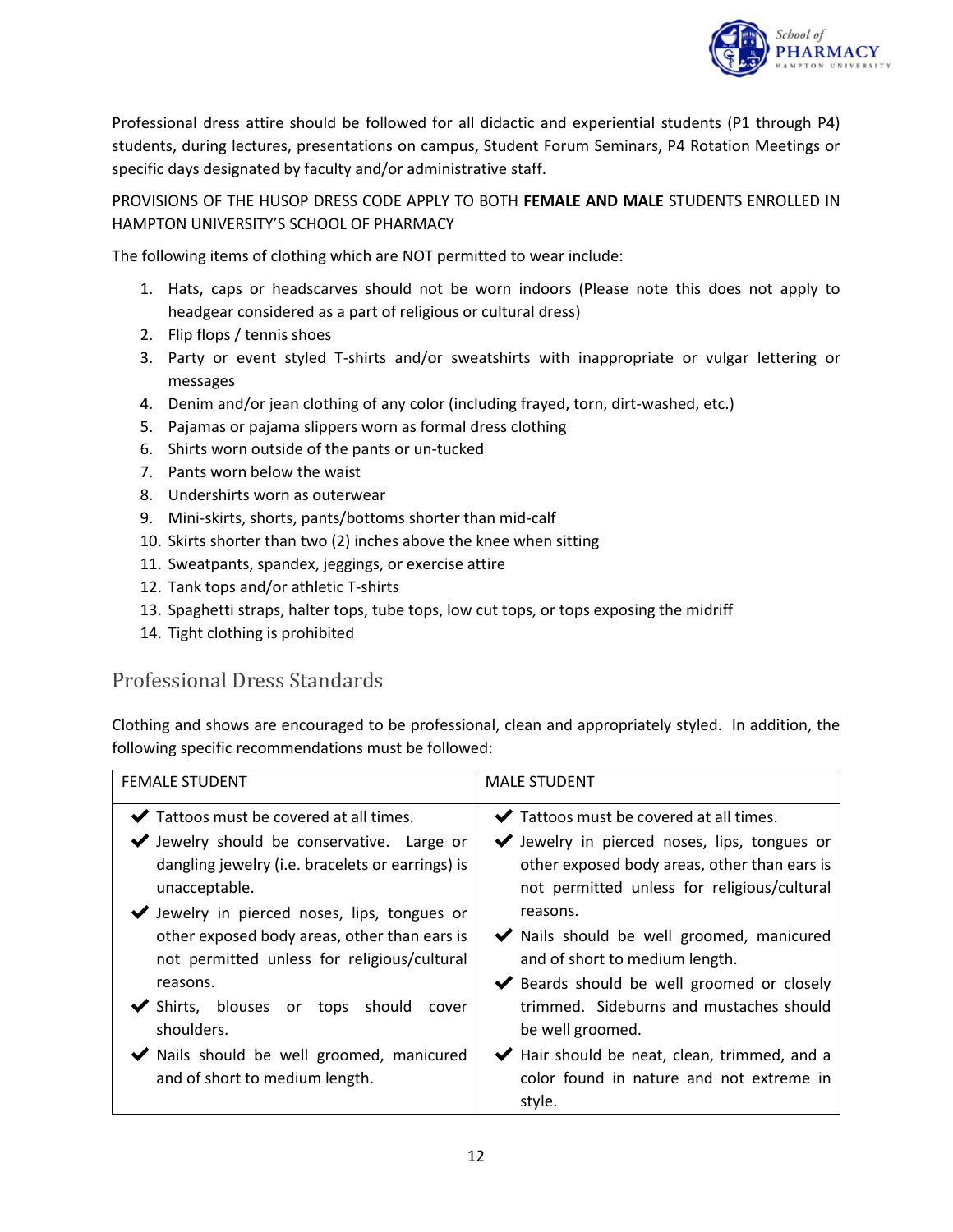

| ◆ Artificial nails and nail jewelry should not be<br>worn in a laboratory setting.                                                                                        | ◆ Daily bathing and the use of deodorant are<br>encouraged.                                                                                              |
|---------------------------------------------------------------------------------------------------------------------------------------------------------------------------|----------------------------------------------------------------------------------------------------------------------------------------------------------|
| $\blacktriangleright$ Hair should be neat, clean, and a color found<br>in nature and not extreme in style.<br>◆ Daily bathing and the use of deodorant are<br>encouraged. | ◆ Cologne or aftershave should be used<br>sparingly, particularly in patient contact<br>areas.<br>$\blacktriangleright$ Men must wear a shirt and a tie. |
| $\blacktriangleright$ Perfume should be<br>used<br>sparingly,<br>particularly in patient contact areas.                                                                   | $\blacktriangleright$ Men must wear socks.                                                                                                               |
| ◆ Women must wear pant socks or appropriate<br>hosiery. (e.g. white, black, brown, navy and<br>skin tone)                                                                 |                                                                                                                                                          |
| $\blacktriangleright$ Make-up should be natural in appearance;<br>heavy use of make-up is discouraged.                                                                    |                                                                                                                                                          |

#### <span id="page-12-0"></span>Enforcement of HUSOP Student Professional Dress Standards

- 1. Standards of HUSOP Student Professional attire are intended to be self-regulated. Pharmacy students are encouraged to utilize mature and professional judgment in observance of the dress code.
- 2. The HUSOP Student Professional Dress Standards fall under the HUSOP Code of Conduct.
- 3. Violations of the HUSOP Student Professional Dress Standards should be reported to the Office of Student Affairs and Assessment and may be subjected to review.
- 4. HUSOP students that are inappropriately dressed/groomed may be dismissed from classes, laboratory sessions, seminars, or experiential rotations to comply with the student professional dress standards.

#### <span id="page-12-1"></span>Exceptions to the HUSOP Student Professional Dress Standards

- 1. After Hours and Weekend Attire: HUSOP students are encouraged to wear neat clothing that is appropriate for a professional seminar, event, luncheon, or dinner.
- 2. HUSOP students should wear specific dress/attire (i.e. laboratory jacket and/or scrubs) when instructed by the professor or institutional policy. Scrubs may be worn to all approved laboratory sessions. Scrubs MUST be Hunter Green (JC Penny Reference Color #28 or Jeness Uniforms). A laboratory coat must be worn over the scrubs to attend laboratory classes. Sneakers may be worn with the scrub uniform, but should not be worn at any other time.
- 3. HUSOP students who have medical conditions that will prevent observance to the HUSOP Student Dress Code Policy should discuss these issues with the HUSOP Office of Student Affairs and Assessment.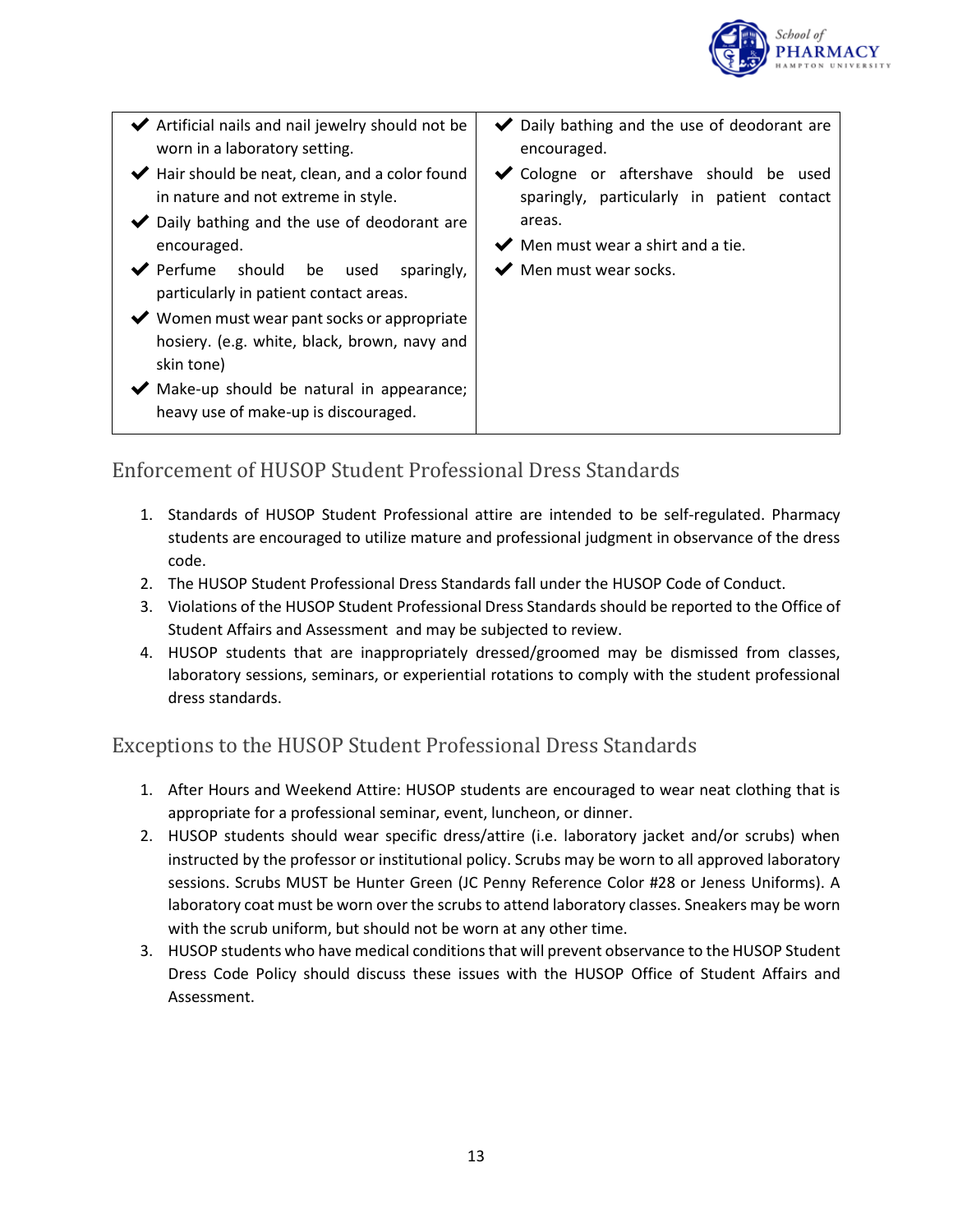

## <span id="page-13-0"></span>Substance Abuse

Hampton University adheres to the requirements of the Federal Drug Free Work Place Act of 1988, regarding the possession, use, distribution, or sale of illegal substances on campus and on University affiliated properties.

Hampton University prohibits the illegal use, possession, transport, manufacture, distribution, promotion or sale of alcohol, drugs, drug paraphernalia or look-alike drugs while performing work or matriculating at Hampton University, or on Hampton University properties.

Students are referred to the University's Student Handbook: Living, Learning, Leadership, and Service for a detailed explanation of this policy.

## <span id="page-13-1"></span>Advisement

The Office of Student Affairs and Assessment assigns each student a faculty advisor. The advisor is the first person that should be consulted when academic problems arise. Faculty advisors have access to their advisee's transcripts and would be available to discuss: academic policies, academic problems, career opportunities, curriculum, and personal circumstances. Most advisors are prepared to go beyond the routine advising function and serve as mentors. The Assistant Dean of Assessment and Student Affairs and the Coordinator of Student Affairs are also available to assist when necessary.

Student Advisement Forms are available to both faculty and students on the School of Pharmacy website or the front office of the School of Pharmacy.

Rising P1 pre-professional students must see the academic advisor during pre-registration for the Fall of their P1 year to assure they have met or will meet all pre-requisite requirements for entry into the professional program.

The student advisement process requires a coordinated effort between the following:

- 1. Academic Advisor
	- a. Advise and/or refer pre-professional students as appropriate
	- b. Meet with advisees at least once per semester
	- c. Monitor academic progress and assist the student in seeking appropriate help
- 2. Student Advisees
	- a. Meet with the advisor at least once per semester

#### <span id="page-13-2"></span>Student Information Sheet

Each student in the School of Pharmacy is required to have a *Student Information Sheet* on file in the Assessment and Student Affairs Office. The form will be distributed during Orientation Week. This form must be kept current and it is the duty of each student to inform the Office of Student Affairs of all subsequent changes or additions. Change of name, address, telephone numbers or marital status is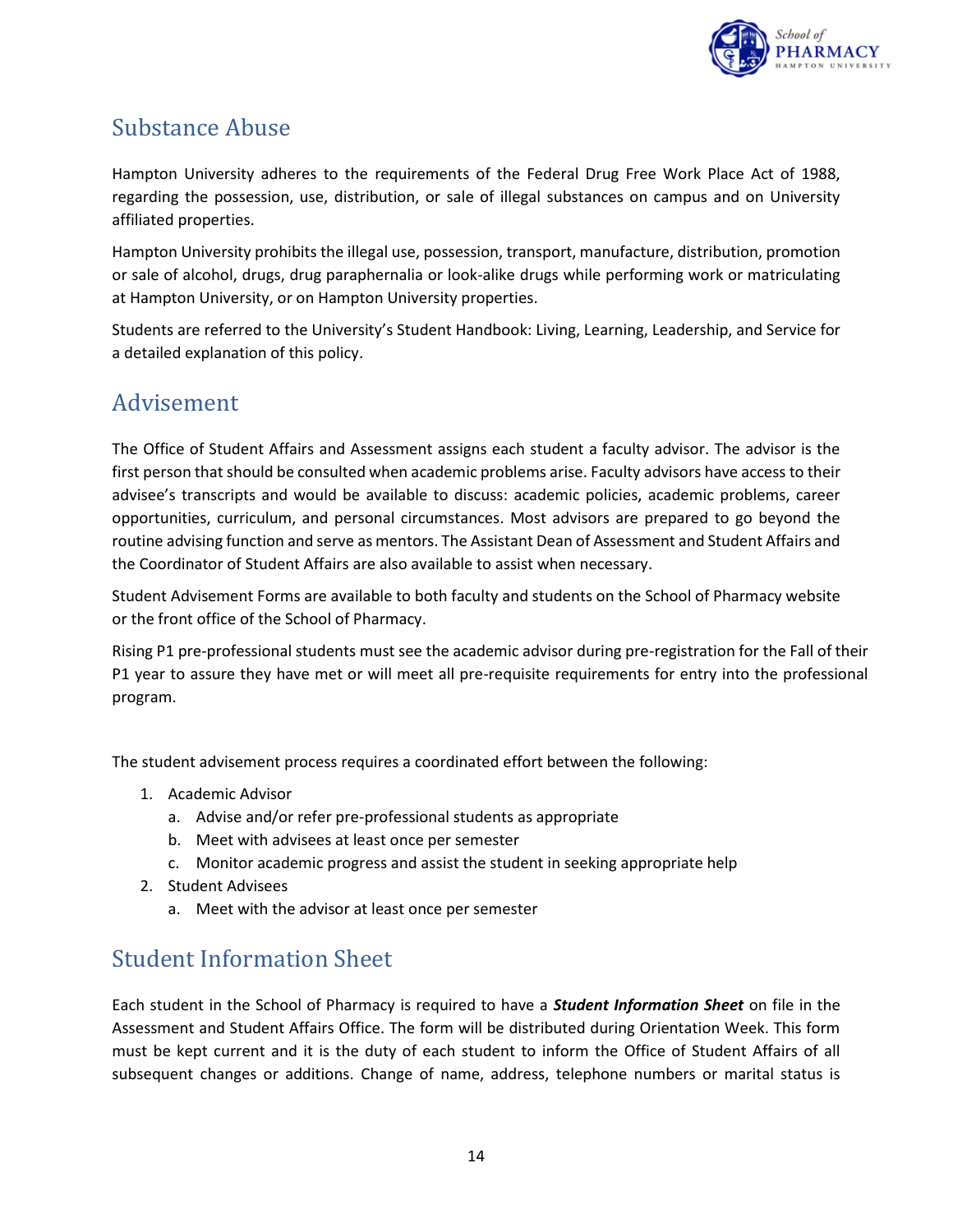

extremely important and should be reported immediately. The student should also update personal information on HUNet as needed.

## <span id="page-14-0"></span>Counseling Services

Professional Pharmacy education is rewarding but can also be stressful. Stress can lead to the feelings of being anxious, depressed, nervous, confused, or overwhelmed. Students often assume that seeking counseling is a sign of weakness; however, most people who seek counseling are struggling with normal life events. Furthermore, knowing when to ask for help is a sign of wisdom and courage. HUSOP strongly encourages students struggling to seek help.

Hampton University has counseling services available for all the students at no cost. The Hampton University Student Counseling Center is located in the Armstrong-Slater Building,  $2<sup>nd</sup>$  Floor. Appointments can be made by email [\(studentcounseling@hamptonu.edu\)](mailto:studentcounseling@hamptonu.edu), phone (757-727-5617), or in-person. Counseling services and records are confidential, and limited walk-in appointments are available depending on the nature of the crisis. Counseling is conducted from 9:00 AM to 4:00 PM. After-hours service for emergencies is provided by the counselor on-call and accessed through the HU Police Department at 757-727-5666. For more information, please visit the Hampton University Student Counseling Center webpage [\(http://www.hamptonu.edu/studentservices/counseling/\)](http://www.hamptonu.edu/studentservices/counseling/).

Hampton University has a Student Success Center that provides tools to assist students in enhancing academic performance and foster continuous improvement within the University. Academic advisors and tutors are available to provide students with the academic support services necessary for them to successfully complete their college journey at Hampton University. The Student Success Center is located at: 200 William R. Harvey Way, Hampton, Virginia 23668 (behind Turner Hall and beside the National Cemetery). They can be reached *via* email [\(studentsuccessctr@hamptonu.edu\)](mailto:studentsuccessctr@hamptonu.edu) or by phone (757-727- 5913). Please visi[t http://www.hamptonu.edu/studentservices/assessment/](http://www.hamptonu.edu/studentservices/assessment/) for information. .

## <span id="page-14-1"></span>Additional Student Expenses

Through the course of study, students will need to bear expenses for several activities that are a required part of the curriculum. These expenses include certifications and training, background checks, access to proprietary software, and resources that are required as a part of the course of study. A list of projected expenses for the professional program will be provided. Students are encouraged to plan ahead and ensure that they have the funds ready to bear the costs related to these required activities.

## <span id="page-14-2"></span>Criteria for Financial Aid Eligibility

Students will require a minimum of twelve (12) credit hours in order to be eligible for financial aid for courses offered in fall and spring semesters as full-time students. Students will require a minimum of six (6) credit hours in order to be eligible for financial aid for courses offered in summer semesters.

Students may be eligible for three-quarter load (9-11 credits) or half-load (6-8 credits) during the summer and fall semesters- please contact the Office of Financial Aid for more information.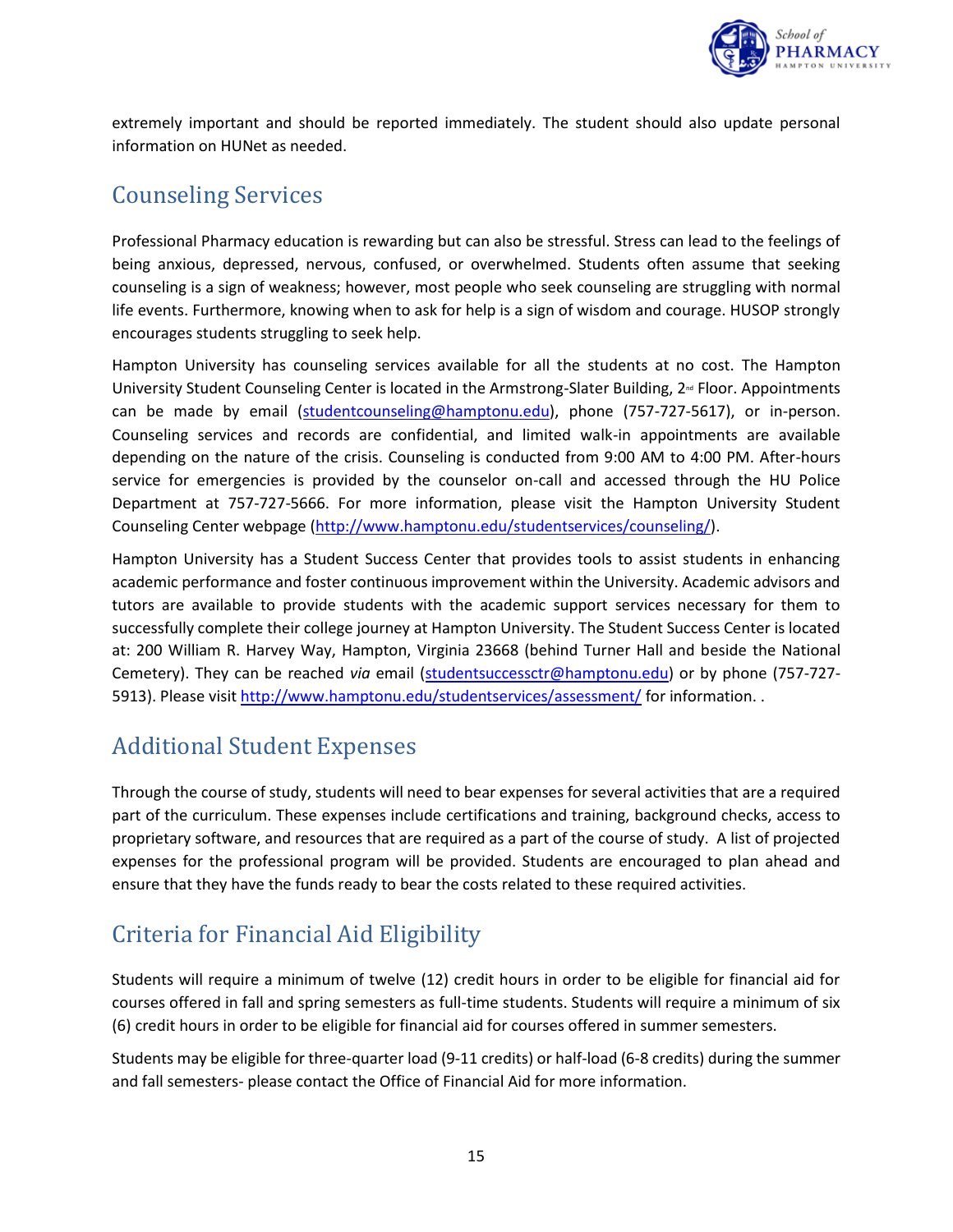

## <span id="page-15-0"></span>Health Insurance

Health insurance is recommended while enrolled in the School of Pharmacy. The student assumes the cost of this insurance. All professional and graduate students are eligible to enroll in a plan offered by the University and should contact Student Accounts for more information.

## <span id="page-15-1"></span>Appropriate Use of Technology

Hampton University provides and maintains technologies to advance teaching, learning, research, and administrative activities in support of the University's mission. The University views access to all of its technology resources as a privilege that is granted to members of the University community so long as it is used responsibly. Hampton University reserves the right to monitor and investigate violations or suspected violations of policy and security.

Students utilizing technology resources shall be held to the standards of conduct set forth in the Student Handbook. The faculty and staff shall be held to the standards of conduct set forth elsewhere in the Faculty and Staff Handbooks, respectively. All University rules, particularly those pertaining to the Code of Conduct and the consequences of acts of dishonesty, harassment, plagiarism, piracy and illegal or inappropriate use of software are applicable to the use of computers, cell phones, personal data assistants (PDAs), and other technologies.

Users can have a reasonable expectation of privacy, except those times when system administrators find cause to investigate network activity for purposes related to operations and compliance with University policy and federal and state laws. The vice president of student affairs will process violations of University policy by students. The director of human resources and the provost will process violation of University policy by faculty and/or staff. Infringements made known to the assistant provost for technology by the Recording Industry Association of America (RIAA), Business Software Alliance, MGM, and NBC Universal Properties and the like will be processed by the assistant provost for technology with written notification to the vice president of student affairs or director of human resources and/or provost where applicable.

Users found in violation of this policy may direct appeals to the vice president for student affairs, the director of human resources and/or the provost within three business days. A written response will be provided within ten business days.

The following is intended to ensure that all members of the University computing community can be afforded privacy in their work; that no one will be unwillingly subjected to the abusive behavior of others using the system; that the resources available to the community are not consumed by only a few individuals; and that electronic vandalism does not destroy computer resources. It should be understood clearly that the following points are illustrative and not all-inclusive.

- 1. Only authorized persons defined as students, faculty, staff, and members of Hampton University sanctioned programs, may use Hampton University's computing facilities and equipment (computers, printers, networks, software, etc.) for legitimate purposes relating to teaching, coursework, research, and administration at Hampton University.
- 2. Members of an academic community are entitled to the privacy of their work. It is a violation of University policy for an individual faculty, staff or student to share their own login information with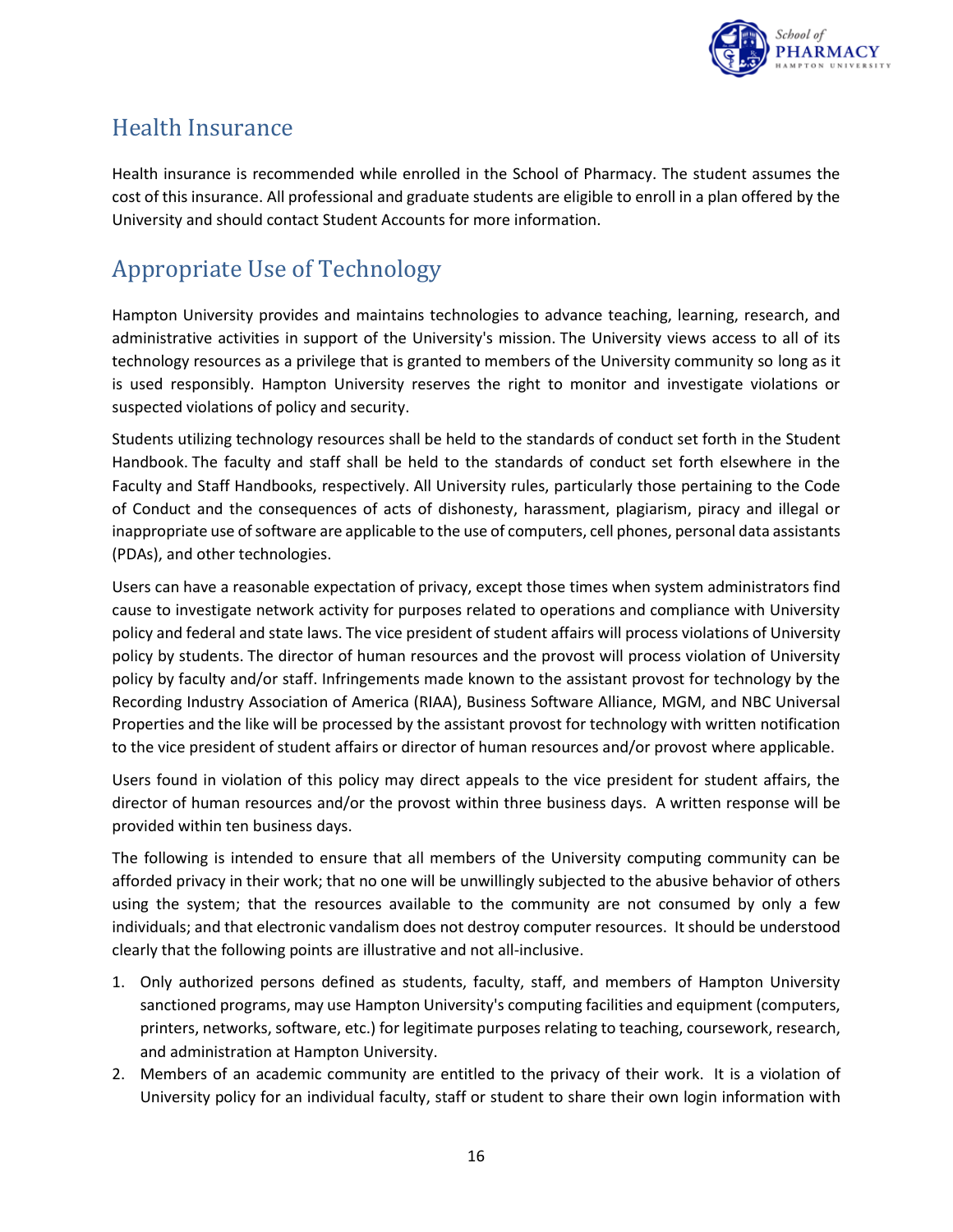

others to use, to obtain a password that belongs to someone else, or to access another user's files or e-mail account on the network. These violations are forms of theft and will not be tolerated.

- 3. Any faculty, staff or student may not access any file that is not their own unless that file has been made publicly accessible. This access prohibits the reading, writing, and editing of directories and passwords belonging to others. This prohibition includes, but is not limited to, files left on a computer hard drive or any removable storage device, i.e., zip disks, thumb drive, CD-ROM/DVD. Posting a message under someone else's name is prohibited.
- 4. Taking advantage of another person who inadvertently leaves a computer without logging off is no different than entering an unlocked room and stealing, reading a personal letter, or destroying property.
- 5. Using any technology resources to annoy or harass or defame is prohibited. This applies to the use of phone mail, electronic mail, conferencing, newsgroup bulletin boards, and message facilities. This includes but is not limited to flooding individuals or newsgroups with large volumes of electronic mail designed to disrupt and/or annoy.
- 6. The Virginia Code, Section 18.2-372 & 374 sets forth the definition of obscene material. The code also states that the distribution, production, or sale of obscene items is illegal and punishable by law. Federal law also criminalizes the transportation of such materials in interstate commerce. Hampton University must comply with these laws and will enforce them among all students, faculty, staff, and visitors.

Using the Hampton University network to view pornographic materials is a violation of University policy. It is also a violation of University policy to attempt to circumvent network security systems. Furthermore, the use of Hampton University computers and network services to create or post pornographic and/or obscene material on a Hampton University computer or server or onto any online communities such as FaceBook, MySpace or Black Planet, is a violation of University policy. It is also against University policy to utilize any university technological resources to create, post, or maintain any derogatory information pertaining to another individual. **Violators will be subject to the disciplinary action of expulsion and/or termination.**

- 7. Knowingly engaging in any activity that might damage the operating systems or the data stored on any computer, removing or modifying the system files, or disrupting services is a violation of University Policy.
- 8. Knowingly distributing a virus or any attack on the network resources or any individual computer is a violation of University Policy.
- 9. Disseminating chain letters, sending unauthorized mass emails for personal gain and other "spreading schemes" is an inappropriate use of the network. Users participating in such activities may have their e-mail privileges restricted or revoked and may also be subject to disciplinary action of expulsion and/or termination.
- 10. The Virginia Code 18.2-152.5, states, a person is guilty of the crime of computer invasion when he uses a computer network and intentionally examines without authority any employment, salary, credit or any other financial or personal information relating to any other person. "Examination" under this section requires that offenders to review the information relating to any other person after the time at which the offender knows or should know that he is without authority to view the information displayed.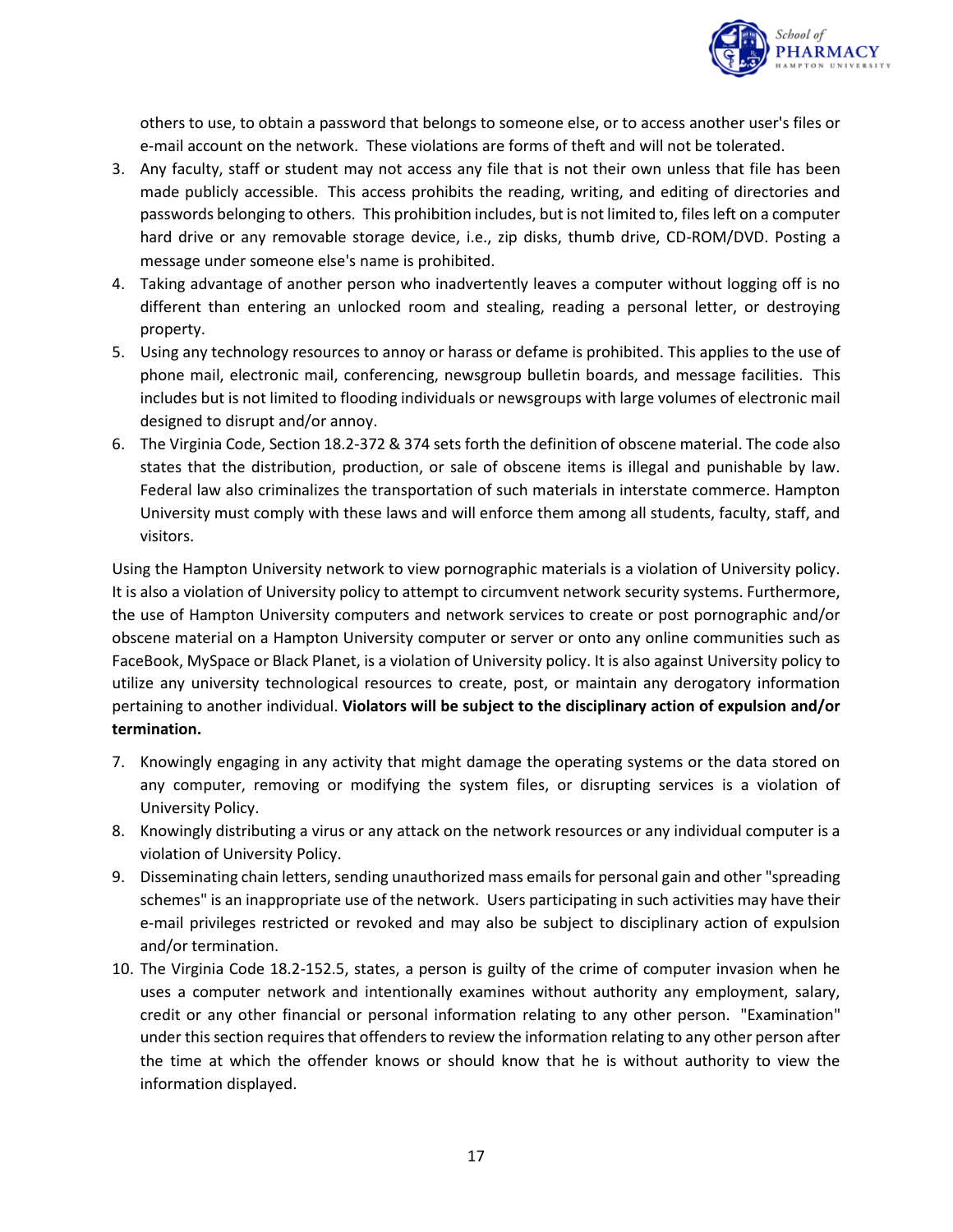

Hampton University must comply with these laws and will enforce them among all students, faculty, staff, and visitors.

- 11. Attempting to circumvent the action of system software written to implement protection mechanisms is prohibited. Protection mechanisms include but are not limited to the establishment of accounts, passwords, disk quotas, and time and space limitations. Any attempt to get around the protection mechanisms established by the University is a violation of the disciplinary code. If you find that some actions on your part has placed you in violation of the mechanisms, you must report the incident to the Assistant Provost for Technology and/or the Dean of Men or Dean of Women.
- 12. Unauthorized copying and/or downloading of music, software, or other media constitute a violation of copyright laws. Such behavior is a violation of University Policy and the United States laws. Activity not authorized by the copyright owners, their agents, or the law is prohibited and may be punishable by law. All unauthorized media must be removed from any computer on the university's network.
- 13. The University's systems or networks cannot be used for personal gain; for example, selling access to your user id or to university systems or networks, or by performing work for profit with university resources in a manner not authorized by the university.

#### <span id="page-17-0"></span>Violations

Violations of Appropriate Use of Technology Policy should be reported promptly to the Director of Management Services @ 757-728-6544 or the Assistant Provost for Technology @ 757-728-6788.

#### <span id="page-17-1"></span>Policy on Use of Social Media

Social Media is defined as media designed to be disseminated through social interaction, created using highly accessible publishing techniques that can be easily expanded on demand. Examples include but are not limited to Facebook, Twitter, LinkedIn, YouTube, Flickr, Instagram, SnapChat, and blogs. Social media is a powerful communications tool that has a significant impact on professional and organizational reputations.

The following guidelines must be followed by all students, faculty, and staff at Hampton University School of Pharmacy:

- 1. Content that is threatening, obscene, a violation of intellectual property rights or privacy laws, or otherwise injurious or illegal, may not be posted.
- 2. Privacy laws must be respected. Good judgment and common sense should be exercised at all times. Confidential information about the University, faculty, staff, preceptors, or students may not be posted on social media sites.
- 3. Think before you post. There's no such thing as a "private" social media site. Search engines can turn up posts years after the publication date. Comments can be forwarded or copied. Archival systems save information even if you delete a post. Be thoughtful about the type of photos you upload.
- 4. In keeping with the traditions of Hampton University and the Code of Conduct, be respectful, thoughtful, and professional. Remember that as a member of the Hampton University community, postings can impact the image of the University as well as your own.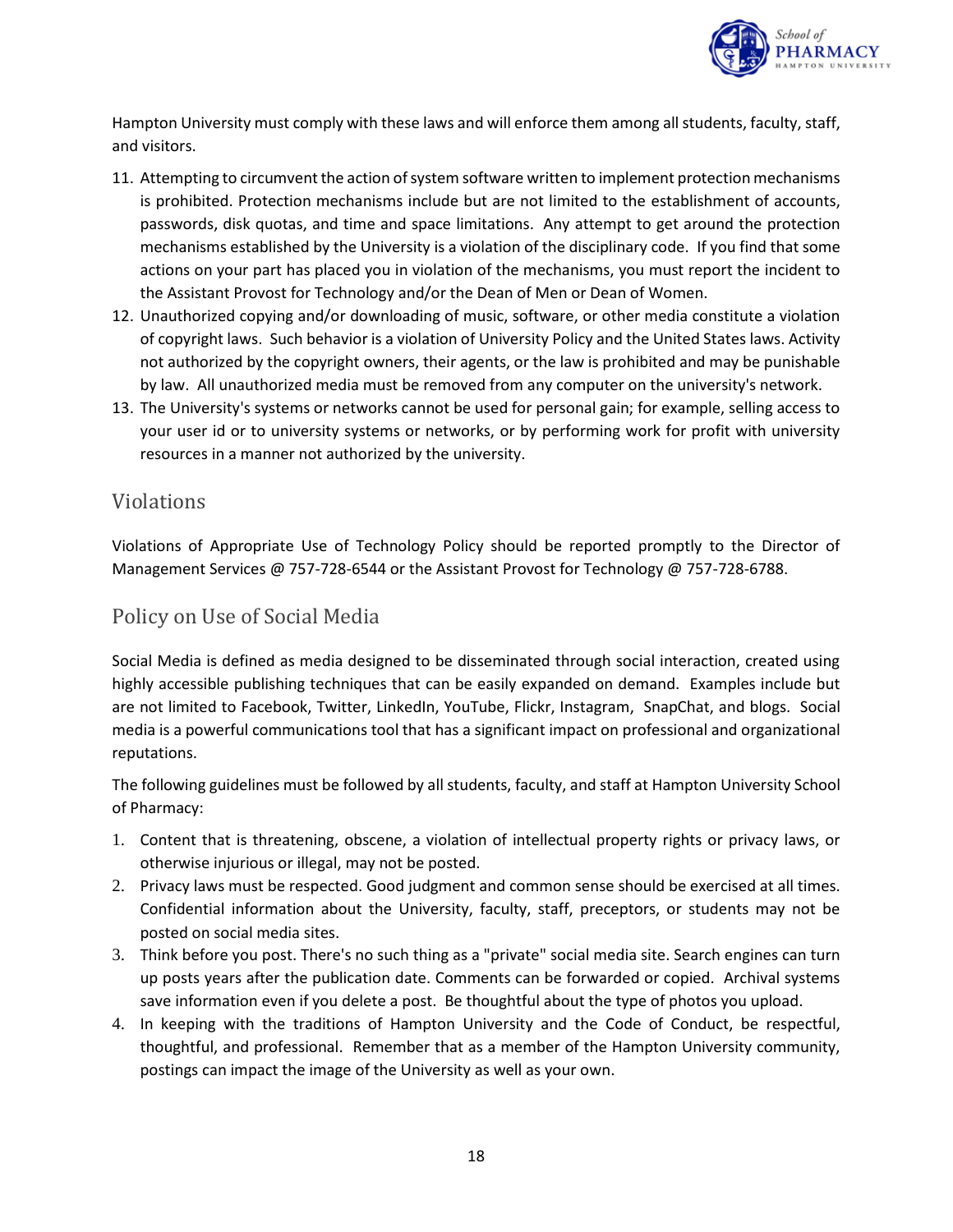

#### <span id="page-18-0"></span>E-mail Accounts

All Pharmacy students are required to **obtain and maintain** a Hampton University email account [\(john.smith@my.hamptonu.edu\)](mailto:john.smith@my.hamptonu.edu). The account is provided through the Academic Technology Mall, located on the 5<sup>th</sup> Floor of the Harvey Library. Any difficulties experienced by the student should be rectified immediately by going to the ATM. School of Pharmacy communication is via e-mail and failure to receive the communication because of an inactive email account is not an excuse. **Students must only use their Hampton email account for University-related email communication.**

#### <span id="page-18-1"></span>E-mail Etiquette

School of Pharmacy students should follow basic etiquette rules in email communications:

- 1. Include a courteous greeting or closing to ensure that your message does not appear terse or demanding.
- 2. Address your contact with the appropriate level of formality. Include the recipient's title (Dr., Dean, Mrs., Mr., etc.) when appropriate.
- 3. In order to avoid confusion, include all relevant details or information necessary to understand your request or point of view.
- 4. Use proper spelling, grammar, and punctuation and use complete sentences. Improper grammar and incorrect spelling reflect poorly on the sender. E-mails with no full stops or commas are difficult to read and can sometimes even change the meaning of the text.
- 5. Include the words "please" and "thank-you" to ensure a respectful, professional tone.
- 6. Do not send emotionally charged emails. Multiple instances of !!! or ??? are perceived as rude or condescending.
- 7. Do not write in CAPITALS. IF YOU WRITE IN CAPITALS, IT SEEMS AS IF YOU ARE SHOUTING.
- 8. Do not discuss confidential information in email.
- 9. Read emails before you send them to check for spelling and grammar mistakes. Read your email through the eyes of the recipient to help you send a more effective message and avoid misunderstandings and inappropriate comments.
- 10. Always remember that your email may be forwarded to others. Do not include content that you do not wish to see posted on a bulletin board.

#### <span id="page-18-2"></span>Telecommunications

Advances in technology are commonly found throughout the School of Pharmacy as well as personal technology that students may have in their possession. The use and possession of cellular telephones, BlackBerry phones, I-Phones, tablet computers, etc. are allowed; however, the use of these items must not disturb the learning environment. While in the classrooms, labs, or otherwise designated learning environments, all aforementioned devices **must be turned off** or **set to silent operational mode (vibrate)**. Students are not permitted to possess cell phones or similar devices during exams. Students who fail to observe these stipulations for authorized use and possession of these devices will be subject to confiscation of the device by faculty or subject to disciplinary action through the appropriate channels in the School of Pharmacy.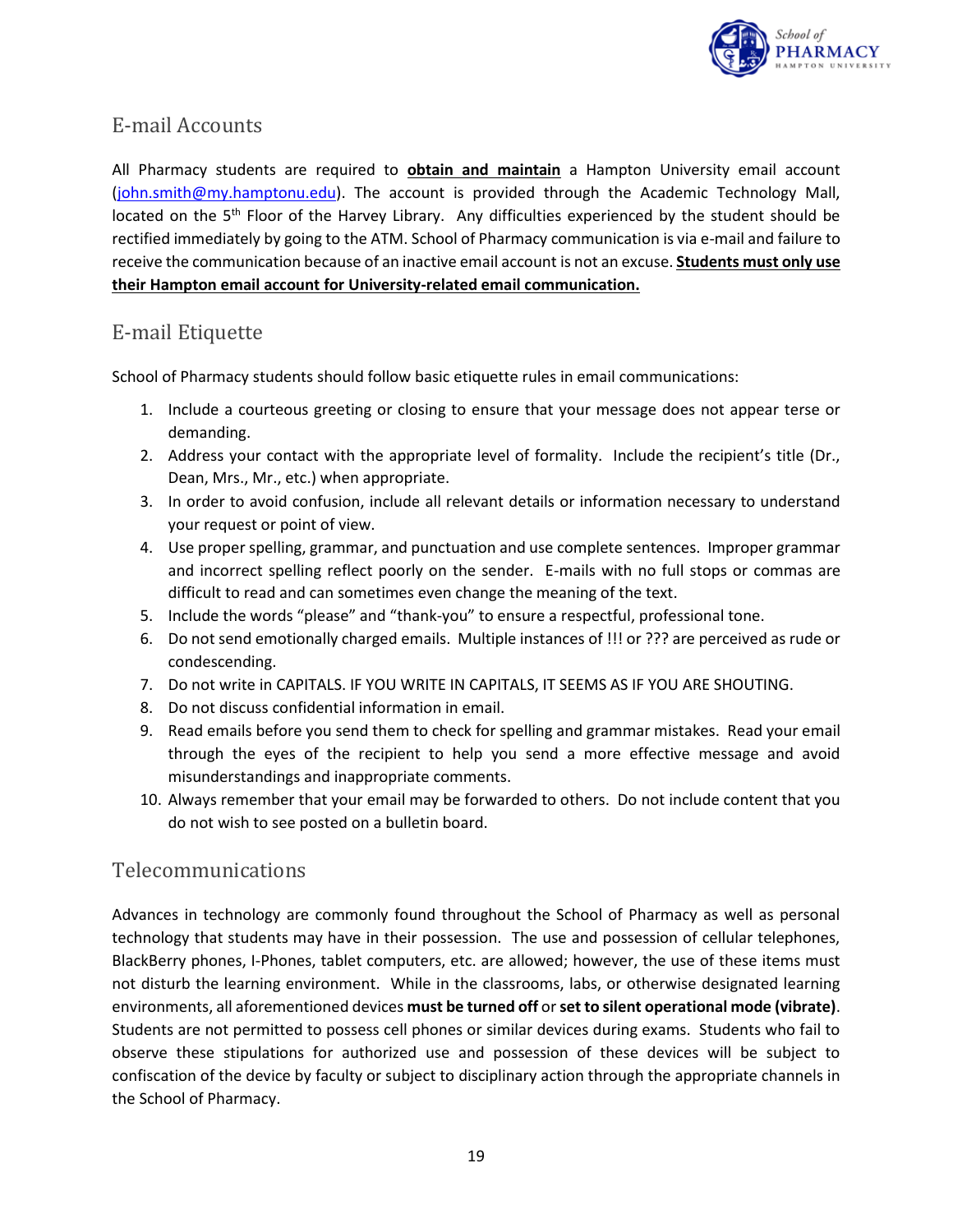

## <span id="page-19-0"></span>Taking Courses at Another College or University

Under certain circumstances, students may wish to enroll in courses at another college or university, and request for the course(s) to be counted towards fulfilling the requirements of the pre-professional program. Please note that although all such requests will be given consideration, they will be approved only on a case-by-case basis. Submission of such a request alone would not implicitly result in approval. Adequate and reasonable rationale must be provided for such a request to be considered, and final decision on the approval rests with the Administrators of the School of Pharmacy.

## <span id="page-19-1"></span>Children or Dependents in Classroom or Learning Environments

The School of Pharmacy recognizes the diverseness of our student body and understands that many persons enrolled in the program may have responsibilities to/for their spouse and/or children. As a result, the school makes every effort to schedule the majority of the academic coursework within the times of 8 am to 5 pm so that students may also balance their personal/family obligations. For those academic courses and/or school activities that occur outside of 5 pm, students will be provided advanced notice of the event so that appropriate arrangements can be made by the students to attend. **With respect to classrooms, labs, or other structured learning environments infants, small, young, or young-adult children are not permitted to attend classes under any circumstance. The School of Pharmacy does not provide childcare on-site, so students are strongly encouraged to obtain dependable childcare that will not interfere with their academic responsibilities.** This policy does not apply to those School of Pharmacy activities in which open invitations to family/friends, etc. are extended.

## <span id="page-19-2"></span>Student Organizations

Students are referred to the Hampton University Official Student Handbook: Living, Learning, Leadership, and Service for additional information and guidelines.

#### <span id="page-19-3"></span>Pre-Pharmacy Club

The Pre-Pharmacy Club is an organization within the School of Pharmacy open to all pre-professional students. It is designed to provide information to students about career directions and to involve them in early professional activities that will lead to a successful transition from pre-professional to professional student.

#### <span id="page-19-4"></span>Academy of Students of Pharmacy (ASP)

The Virginia Academy of Student Pharmacists is a student organization of the American Pharmacists Association. Members of this organization are also affiliated with the Virginia Pharmacists Association as well as the American Pharmacists Association. This organization promotes the profession of pharmacy through community service, public relations, and social awareness activities.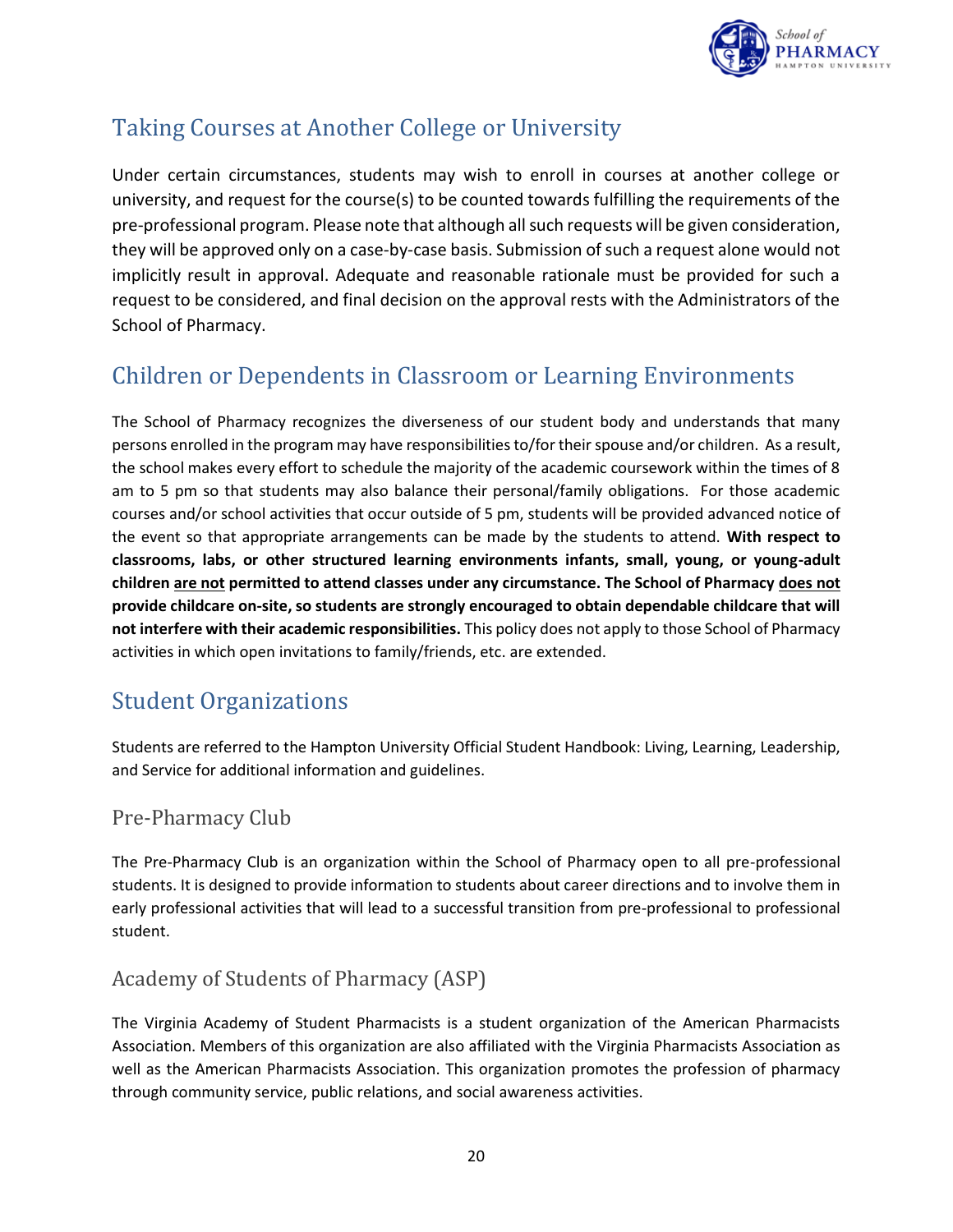

#### <span id="page-20-0"></span>Student National Pharmaceutical Association (SNPhA)

SNPhA is an educational service association of pharmacy students who are concerned about the profession of pharmacy, healthcare issues, and the scarcity of minority representation in these areas. This being established, the purpose of SNPhA is to plan, organize, coordinate, and execute programs geared toward the improvement of the health, educational, and social environment of minority communities.

#### <span id="page-20-1"></span>Student Chapter of the American Society of Health-Systems Pharmacist

The mission of the Hampton University Student Society of Health-System Pharmacy is to make students aware of pharmacy practice in health systems; provide information to students about career directions in and credentials needed for pharmacy practice in health systems; and encourage membership and participation in the state society (Virginia Society of Health-Systems Pharmacy - VSHP) and the American Society of Health-Systems Pharmacy (ASHP) as a student and upon graduation. The society will provide students with the experience and tools to continue professional development and commitment to a career in clinical pharmacy.

#### <span id="page-20-2"></span>Student Chapter of the National Community Pharmacists Association

The mission of the Hampton University Student Chapter of the National Community Pharmacists Association (NCPA) is to foster in students a dedication to the continued growth and prosperity of independent community pharmacy in the United States. NCPA represents the professional and proprietary interests of independent community pharmacists and is committed to restoring, maintaining, and promoting the health and well-being of the public they serve. The goal of this student organization is to increase awareness of the opportunities of owning your own pharmacy and to spread the NCPA message of the rewards and challenges of independent community pharmacy.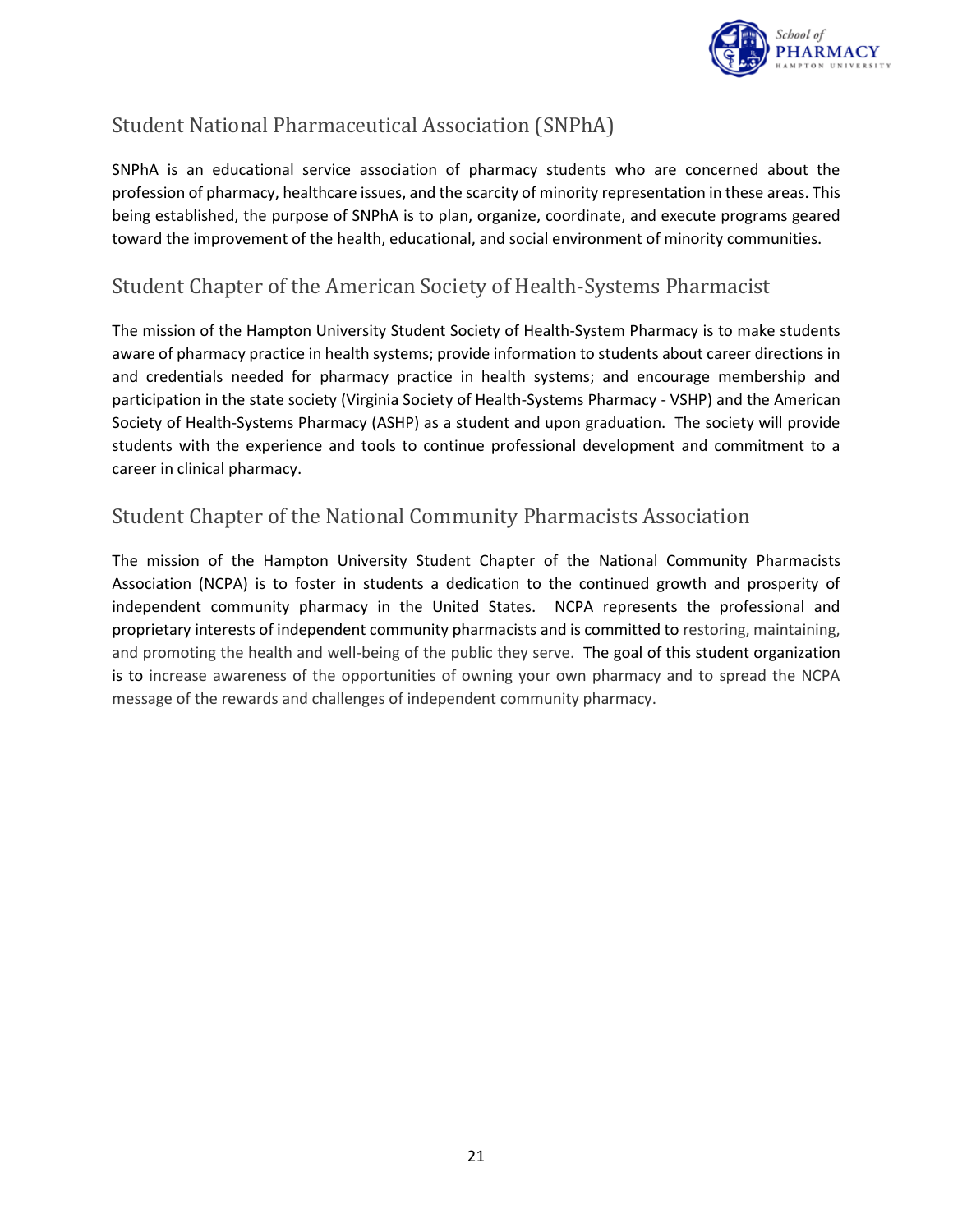

## <span id="page-21-0"></span>Pre-Professional Curriculum

#### Starting Fall 2018

| Freshman                                                 |                |                                                                             |                |
|----------------------------------------------------------|----------------|-----------------------------------------------------------------------------|----------------|
| <b>Fall Semester</b>                                     | Credits        | <b>Spring Semester</b>                                                      | Credits        |
| English (ENG 101)                                        | 3              | English (ENG 102)                                                           | $\overline{3}$ |
| Precalculus (MAT $117$ ) <sup>1</sup>                    | 3              | Health (HEA 200) OR PED 105                                                 | $\overline{2}$ |
| General Biology (BIO 105 or 106)                         | $\overline{4}$ | General Biology (BIO 105 or 106)                                            | $\overline{4}$ |
| University (UNV 101)                                     | $\mathbf{1}$   | Calculus (MAT $130$ ) <sup>1</sup>                                          | 3              |
| General Chemistry I (CHE 201)                            | $\overline{4}$ | General Chemistry II (CHE 202)                                              | $\overline{4}$ |
| Total:                                                   | 15             | Total:                                                                      | 16             |
| Sophomore Year                                           |                |                                                                             |                |
| <b>Fall Semester</b>                                     | Credits        | <b>Spring Semester</b>                                                      | Credits        |
| Organic Chemistry I (CHE 301)                            | $\overline{4}$ | Organic Chemistry II (CHE 302)                                              | $\overline{4}$ |
| Microbiology (BIO 304)                                   | $\overline{4}$ | History (HIS 106)                                                           | $\overline{3}$ |
| Humanities I (HUM 201)                                   | 3              | Humanities II (HUM 202) or any Humanities<br>approved elective <sup>2</sup> | $\overline{3}$ |
| Social Science Elective OR Psych (SOC 205<br>OR PSY 203) | 3              | Macro or Microeconomics (ECO 201 or 202)                                    | 3              |
| Speech (COM 103)                                         | 3              | Principles of Heredity (BIO 305)                                            | $\overline{3}$ |
| Total:                                                   | 17             | Total:                                                                      | 16             |
| Junior Year                                              |                |                                                                             |                |
| <b>Fall Semester</b>                                     | Credits        | <b>Spring Semester</b>                                                      | Credits        |
| Human Anatomy (BIO 302) w/lab                            | $\overline{4}$ | Human Physiology (BIO 336) w/lab                                            | $\overline{3}$ |
| Medical Terminology (NUR 221)                            | $\overline{2}$ | Medical Microbiology (BIO 544)                                              | 3              |
| Scientific Writing for Health Professionals<br>(NUR 320) | $\overline{3}$ | Cultural Assessment for Health Professionals<br>(NURV 224)                  | $\overline{3}$ |
| Physics I (PHY 201)                                      | $\overline{4}$ | Math/Science Elective <sup>3</sup>                                          | 5 <sup>5</sup> |
| Physics I Lab (PHY 215)                                  | $\mathbf{1}$   |                                                                             |                |
| Statistics (MAT 205)                                     | $\overline{3}$ |                                                                             |                |
| Total:                                                   | 17             | Total:                                                                      | 14             |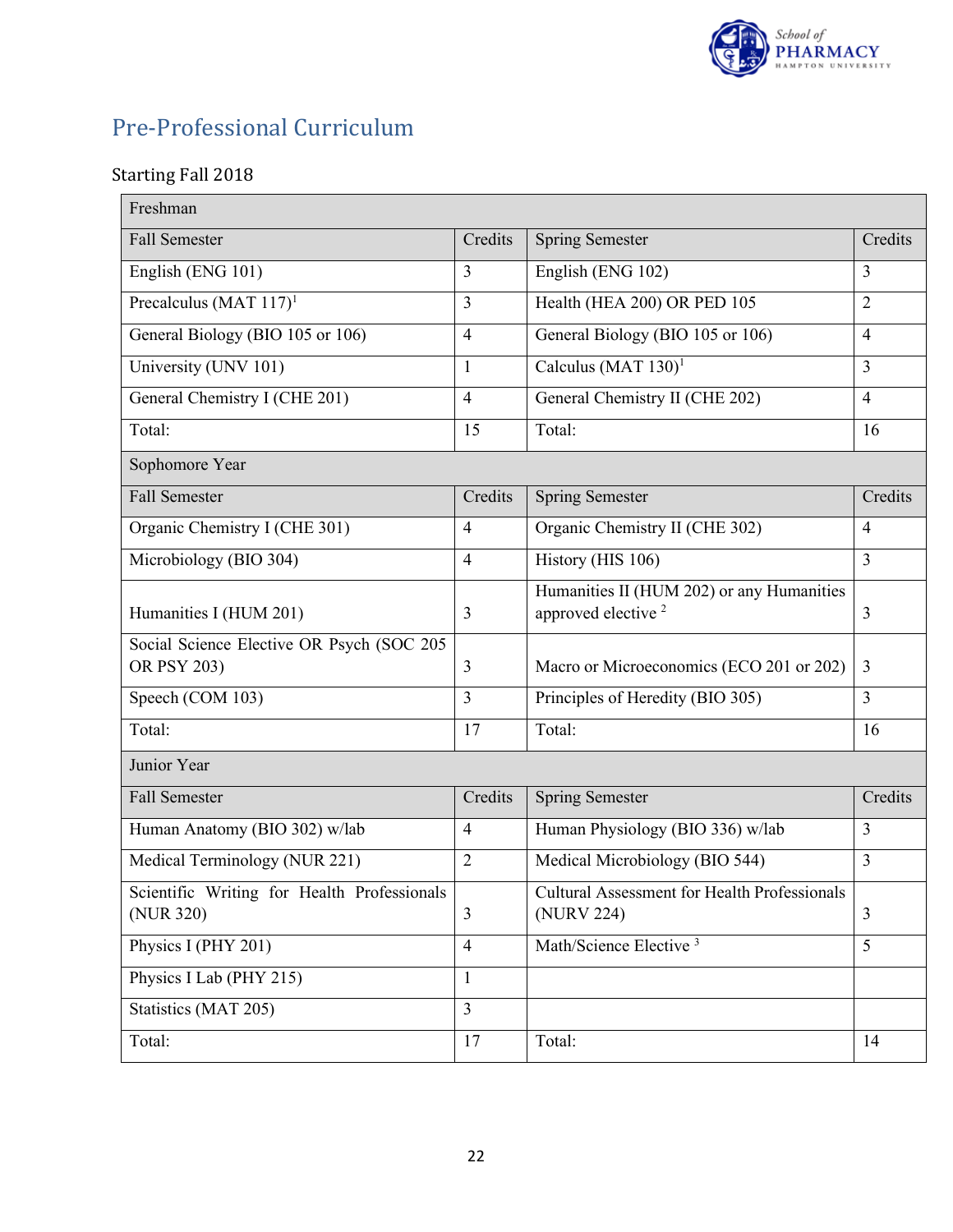

*1 Students may elect to take Calculus I & II (MAT 151-152) instead of Precalculus Mathematics I (MAT 117) and MAT 130. Note that Precalculus Mathematics II (MAT 118), (MAT 117) is the prerequisite to Calculus I (MAT 151).*

*2 Students may elect to take any of the Humanities courses from the list of approved Humanities electives. In addition to the two required courses, select one course from the following: HIS 105,107; ART 200, 305, 306, or 407; ENG 214, 215, 323, 328, or 329; Foreign Language (above 202); HUM 202; MUS 200, 201, 202 or 305; Philosophy 203, 20, 210, 301, 304, or 305; THE 120, 205, 206*

*3 Students may take any of the following Math/Science elective courses*

*We highly recommend Physics II (PHY 202) With Physics II Lab (PHY 216) and Molecular Biology (BIO 312) as electives.*

*Anatomy, Physiology & Development Electives: BIO 301, 302, 308, 336, 409, 411, 503, 506, 510, 513, 546.*

*Genetics/Cellular & Molecular Biology Electives: BIO 309, 311, 312, 404, 405, 406, 410, 423, 424, 430, 502, 512.*

*Other Electives: BIO 110, 211, 391, 407, 422 A&B, 508, 514, 515, 524, 541, 542, 543, 501, 520, 523; MAT 151-152; CHE 150, 303-304, 403; NUR 220, 231, 323.* 

*Other Notes:*

*NUR 221 CORRESPONDS TO THE FREE ELECTIVE IN SENIOR YEAR OF THE PREMEDICAL CURRICULUM*

*MICRO/MACRO CORREPONDS TO SOCIAL AND BEHAVORIAL SCIENCES*

## <span id="page-22-0"></span>Advance Track Pre-Professional Curriculum

| <b>FRESHMAN YEAR</b>        | <b>FALL</b> | <b>SPRING</b> |
|-----------------------------|-------------|---------------|
| <b>FALL</b>                 |             |               |
| General Chemistry (CHE 201) | 4.0         |               |
| English (ENG 101)           | 3.0         |               |
| General Biology (BIO 105)   | 4.0         |               |
| Pre-Calculus (MAT 117)      | 3.0         |               |
| Health (HEA 200)            | 2.0         |               |
| University (UNV 101)        | 1.0         |               |
| Total                       | 17.0        |               |
| <b>SPRING</b>               |             |               |
| General Chemistry (CHE 202) |             | 4.0           |
| English (ENG 102)           |             | 3.0           |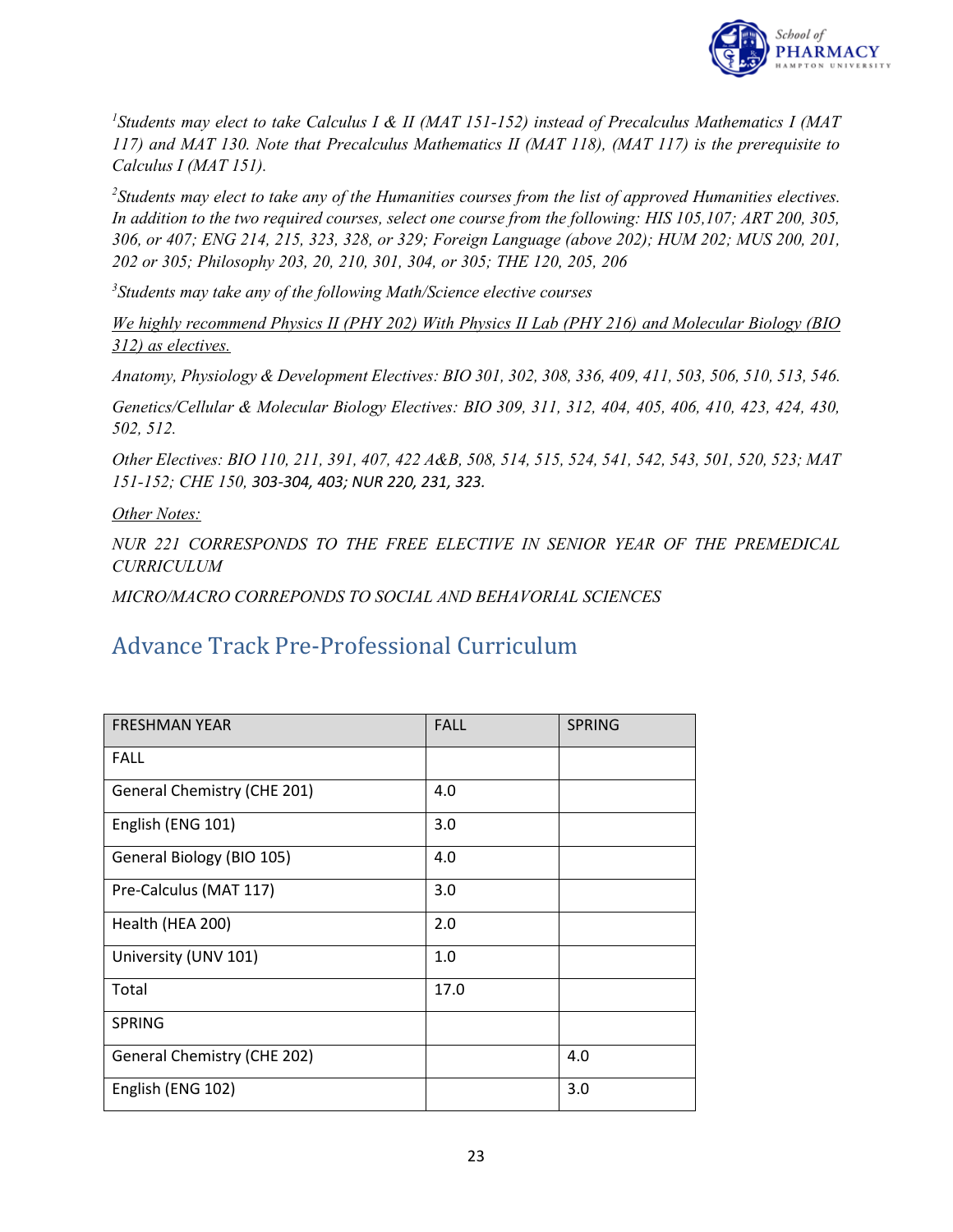

| General Biology (BIO 106)                                      |             | 4.0           |
|----------------------------------------------------------------|-------------|---------------|
| Speech (COM 203)                                               |             | 3.0           |
| History (HIS106)                                               |             | 3.0           |
| Total                                                          |             | 17.0          |
| <b>SUMMER</b>                                                  |             |               |
| Calculus (MAT 130)                                             | 3.0         |               |
| Humanities I (HUM 201)                                         | 3.0         |               |
| Total                                                          | 6.0         | 40            |
|                                                                |             |               |
| <b>SOPHOMORE YEAR</b>                                          | <b>FALL</b> | <b>SPRING</b> |
| <b>FALL</b>                                                    |             |               |
| Organic Chemistry I (CHE 301)                                  | 4.0         |               |
| Physics I (PHY 201)                                            | 4.0         |               |
| Physics I Lab (PHY 215)                                        | 1.0         |               |
| Human Anatomy (BIO 302) w/lab                                  | 4.0         |               |
| Microbiology (BIO 304)                                         | 4.0         |               |
| Total                                                          | 17.0        |               |
| <b>SPRING</b>                                                  |             |               |
| Human Physiology (BIO 336) w/lab                               |             | 4.0           |
| Statistics (MAT 205)                                           |             | 3.0           |
| Principles of Heredity (BIO 305)                               |             | 3.0           |
| Medical Microbiology (BIO 544)                                 |             | 3.0           |
| Organic Chemistry (CHE 302)                                    |             |               |
|                                                                |             | 4.0           |
| Total                                                          |             | 17.0          |
| <b>SUMMER</b>                                                  |             |               |
| Humanities Elective - HU Online **                             | 3.0         |               |
| Social<br>Science<br>Elective<br>(SOC205/PSY203/ECO201/ECO202) | 3.0         |               |
| Total                                                          | 6.0         | 40            |